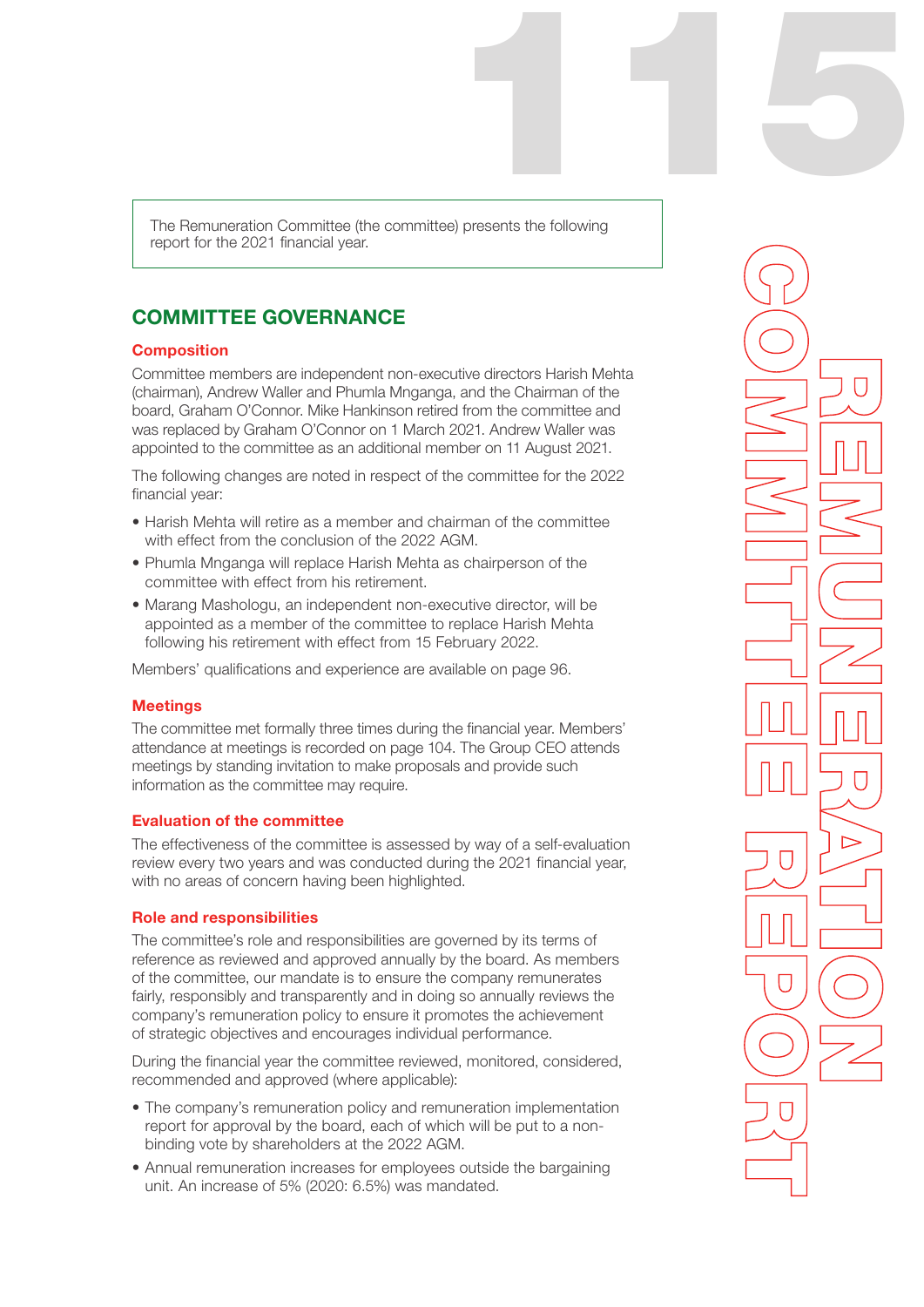- Annual remuneration increases for employees within the bargaining unit. Increases of between 7.0% and 7.5% (2020: between 7.0% and 7.5%) for the three-year deals that are ending in 2021 were mandated. Between 5.0% and 5.5% were mandated for Imports Warehouse, being the only division that negotiated in 2021. IAR 2021 @ QUERNANCE
	- Executive directors' and Executive Committee members' performance, remuneration and incentives bonuses.
	- The annual award of shares in terms of the group's long-term Conditional Share Plan (CSP). Details can be found on page 125.
	- The fees payable to non-executive directors for approval by shareholders. Details can be found on page 127.
	- Its terms of reference and annual work plan.

Key focus areas for the committee, for the 2022 financial year are:

- A complete review of executive salaries, by function and region, to ensure that these are properly aligned against industry benchmarks, and
- A review of the award computation, performance conditions and funding arrangements of the conditional share plan (CSP)

The committee is satisfied it has fulfilled its responsibilities in accordance with its terms of reference, a copy of which can be found on the group's corporate website, https://thespargroup.com.

## SECTION 1 – BACKGROUND STATEMENT

#### Engagement with shareholders

During the course of the year the company engaged with key shareholders on various matters, including whether they had any concerns or comments on the existing remuneration arrangements. No issues were raised on any remuneration matters. Positive endorsement was again received on the malus and clawback policy adoption.

At the 2021 AGM of the company, our 2020 remuneration report was presented and voted on in sections, namely:

- Remuneration policy supported by 90.49% (2019: 91.52%) of the company's shareholders who voted, and
- Remuneration implementation report supported by 82.64% (2019: 85.83%) of the company's shareholders who voted

For the 2022 AGM, the remuneration policy and the remuneration implementation report will again be tabled separately for non-binding advisory votes by shareholders. In the event that either the remuneration policy or remuneration implementation report or both are voted against by 25% or more of the voting rights exercised, the committee commits to an engagement process with the shareholders to ascertain the reason for the dissenting votes and appropriately address any legitimate and reasonable objections and concerns raised.

#### Changes in the remuneration policy

The fundamental policies and practices have remained unchanged this year. The committee adopted the malus and clawback policy presented in the 2020 Remuneration Committee report. Refer to page 117 for details of this policy.

The committee continued to develop a Minimum Shareholding Requirement (MSR) policy for executive directors and Executive Committee members. Further details can be found on page 123.

The committee also considered and confirmed the policy on the treatment of both variable short and long-term incentives in the event of a change of control. Any early vesting of awards because of a change of control will consider performance and the time elapsed up to the relevant date, with a consequent reduction in the size of the awards that vest.

The committee is satisfied that remuneration in all forms accruing to employees at all levels is market related and equitably awarded. In addition, the committee believes SPAR's remuneration philosophy and policy support the company's strategic objectives by incentivising both shortterm and long-term behaviour to meet and exceed its strategic goals.

My thanks go to the members of the committee for their dedication and constructive contributions to the functioning of the committee.



#### Harish Mehta

Chairman of the Remuneration Committee

15 December 2021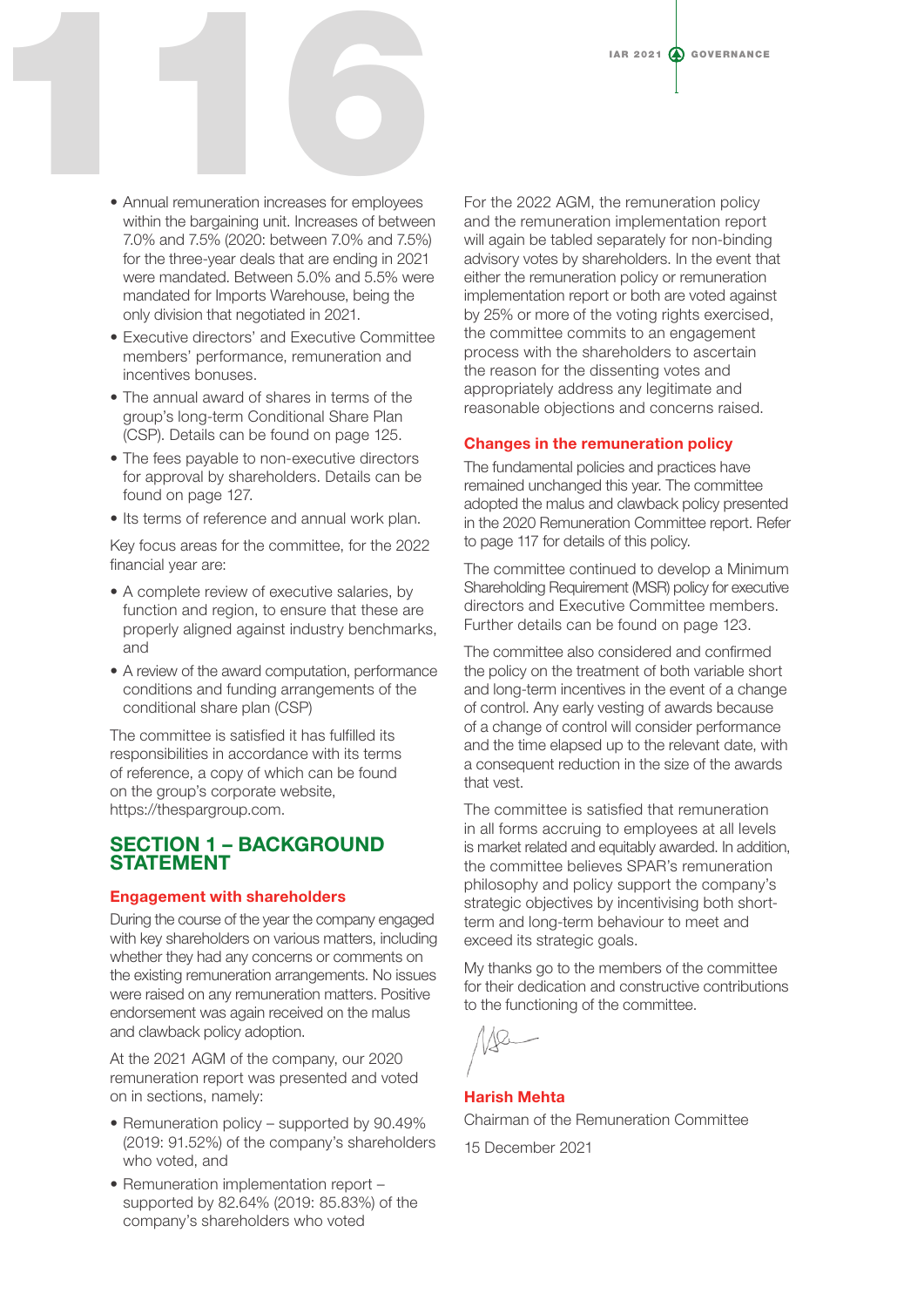# SECTION 2 – REMUNERATION POLICY

#### Philosophy

SPAR's employees are critical in achieving the company's strategic objectives. Accordingly, SPAR is committed to paying fair, competitive and market-related remuneration to ensure the company is able to attract and retain top-quality and talented employees. Our remuneration policy therefore seeks to:

- Position remuneration levels appropriately and competitively in comparison with the labour market
- Acknowledge the contribution of individual employees by rewarding them for the successful achievement of company goals and objectives

Apart from fixed remuneration, an element of variable remuneration aligned to value creation in the form of short and longer-term incentive schemes is also catered for and linked to the achievement and performance of specified targets and objectives, with payment being made from increased returns.

This also assists in attracting and retaining key employees.

Fair differentiation based on performance and skills shortage is applied. The company takes cognisance of its external environment through an understanding of national remuneration trends and by regular benchmarking against comparable companies and the market.

SPAR uses remuneration surveys conducted by reputable salary survey companies with sufficient sample sizes and spread of positions, and an adequate representation in relevant industries comparable to SPAR.

Salary scales provide remuneration guidelines Salary scales provide remuneration guidelines based on the Paterson grading system and are informed by market comparisons. The company strives to remunerate key positions and those positions where there is a shortage of skills (as defined annually) on at least the 75th percentile of the market, and the rest of the positions on at least the 50th percentile of the market. The company again identified the shortage of qualified senior managers and executives, not only in the same sector but in the greater local market and considers the premium for these management skills to be warranted to retain talent.

The use of a performance management system also ensures that there is a positive correlation between individual and team performance and remuneration earned. Management is responsible for managing remuneration and thus supporting the long-term sustainability of the company.

#### Process to determine remuneration

The committee is responsible for recommending salary increases for the executive directors and the Executive Committee, to the board for approval.

The Group CEO, together with the Executive Committee, is responsible for all employees below EU grade. The overall percentage increase for employees below EU grade is authorised by the committee. Salary increases are implemented:

- On 1 January each year for all employees graded DU band and below, who are not members of the bargaining unit
- On 1 October each year for employees graded EL band and above
- As per collective agreements with the union(s) for employees in the bargaining unit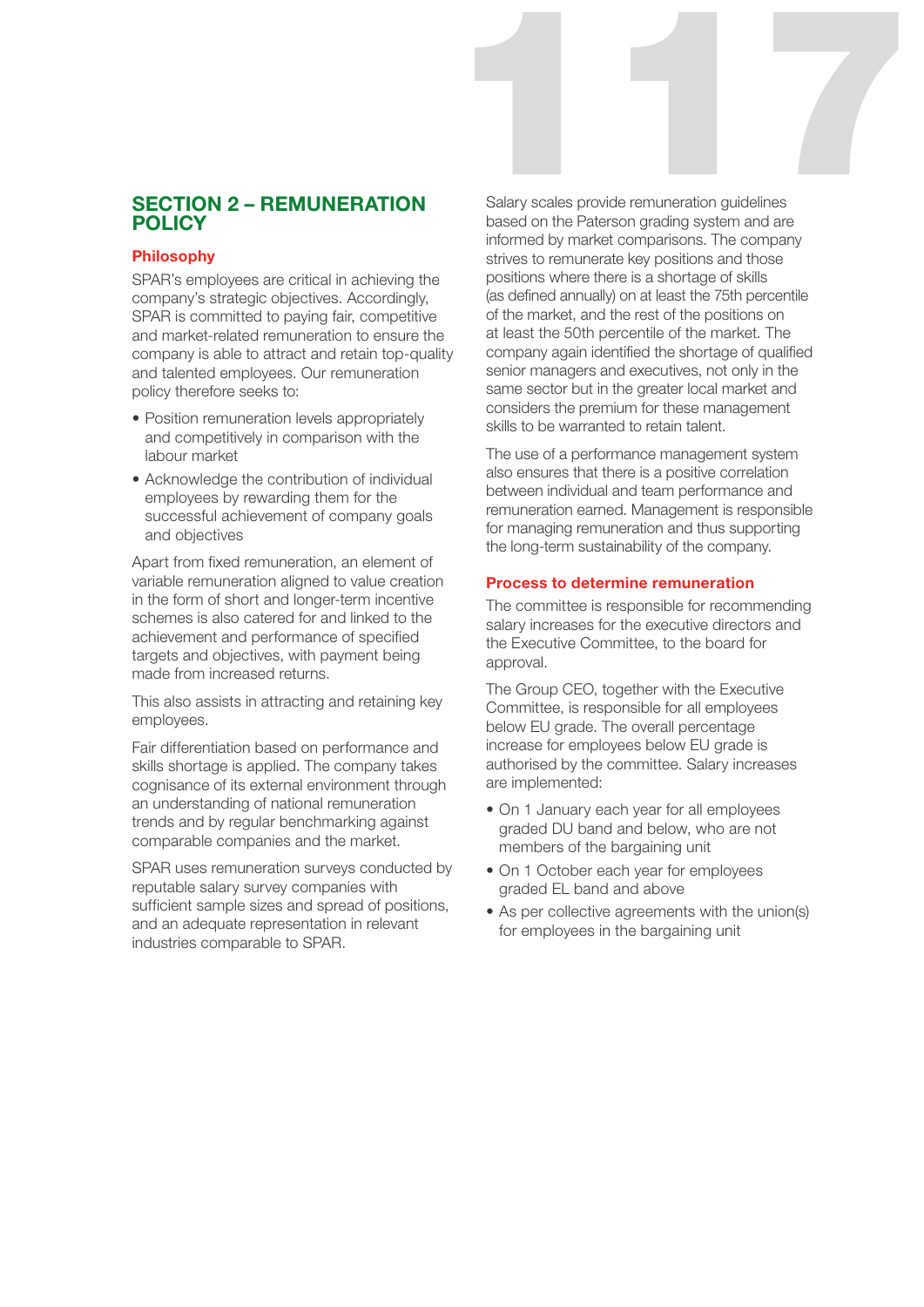

#### Remuneration structure

SPAR's remuneration structure consists of both fixed and variable remuneration using the Paterson grading methodology.

|                  |                                                                                                                                        | Variable remuneration                                                                                                                                                                                    |                                                                                                                                                                                                          |  |  |  |
|------------------|----------------------------------------------------------------------------------------------------------------------------------------|----------------------------------------------------------------------------------------------------------------------------------------------------------------------------------------------------------|----------------------------------------------------------------------------------------------------------------------------------------------------------------------------------------------------------|--|--|--|
|                  | <b>Fixed remuneration</b>                                                                                                              | <b>Short-term incentives (STIs)</b>                                                                                                                                                                      | Long-term incentives (LTIs)                                                                                                                                                                              |  |  |  |
| <b>Objective</b> | To help attract and<br>retain the best talent.                                                                                         | To motivate and incentivise delivery<br>of performance, financial and<br>non-financial, consistent with the<br>group's strategy over the financial year.                                                 | To motivate and incentivise delivery of<br>long-term, sustainable performance.                                                                                                                           |  |  |  |
| <b>Type</b>      | Salary.                                                                                                                                | Performance Bonus Plan.                                                                                                                                                                                  | <b>CSP</b><br>Share Option Plan (closed)                                                                                                                                                                 |  |  |  |
| <b>Policy</b>    | Based on the Paterson<br>grading methodology and<br>determined by level of<br>skill and experience, and<br>scope of responsibilities.* | Solely at the discretion of the<br>company and can be changed or<br>withdrawn at any time. STIs are<br>only paid to individuals who are in<br>employ of the company at the end<br>of the financial year. | Annual or ad hoc awards approved<br>by the board are granted to<br>employees graded EL and above,<br>and identified selected other staff<br>on merit. May be either performance<br>or restricted awards. |  |  |  |

*\* The Paterson grading methodology works as follows:*

| F                | <b>Chief Executive Officer</b>                   |
|------------------|--------------------------------------------------|
| <b>EL and EU</b> | Executives                                       |
| DU               | High-level specialists/middle to high management |
|                  | Management                                       |
| CU               | Lower-middle management                          |
| C                | High-level skilled/clerical/supervisory          |
| R                | Clerical                                         |
|                  | Low-level skilled                                |

#### Fixed remuneration

Fixed remuneration consists of cash remuneration, pensionable remuneration and benefits, and is structured as follows:

| Bands A to CU        | Salary                                                                                                                                                 |
|----------------------|--------------------------------------------------------------------------------------------------------------------------------------------------------|
| (Non-<br>management) | Guaranteed 13th cheque payable in<br>December of each year. This amount<br>forms part of the employee's<br>pensionable remuneration<br><b>Benefits</b> |
| Bands D to F         | Salary                                                                                                                                                 |
| (Management)         | Other pensionable remuneration,<br>such as car allowance, vehicle<br>insurance and fuel, which is paid by<br>the company<br><b>Benefits</b>            |

All permanent full-time employees are required to become members of one of the company's available retirement funds, namely:

- The Old Mutual SuperFund Provident Fund: The SPAR Group Management Provident Fund
- The Old Mutual SuperFund Pension Fund: The SPAR Group Ltd Defined Contribution Pension Fund
- The Old Mutual SuperFund Provident Fund: The SPAR Group Ltd Staff Provident Fund

Membership of a medical aid scheme is voluntary. The company has a number of medical aid schemes that employees are entitled to join. The Tiger Brands Medical Scheme is a group scheme, while a number of other low-cost medical aids have been negotiated at distribution centre level.

Other variable remuneration, such as allowances, is paid where applicable and in accordance with the legislation and collective agreements entered into with the union(s) or workers committees.

Non-financial benefits include subsidised canteen meals, access to a clinic, uniforms, and training and development.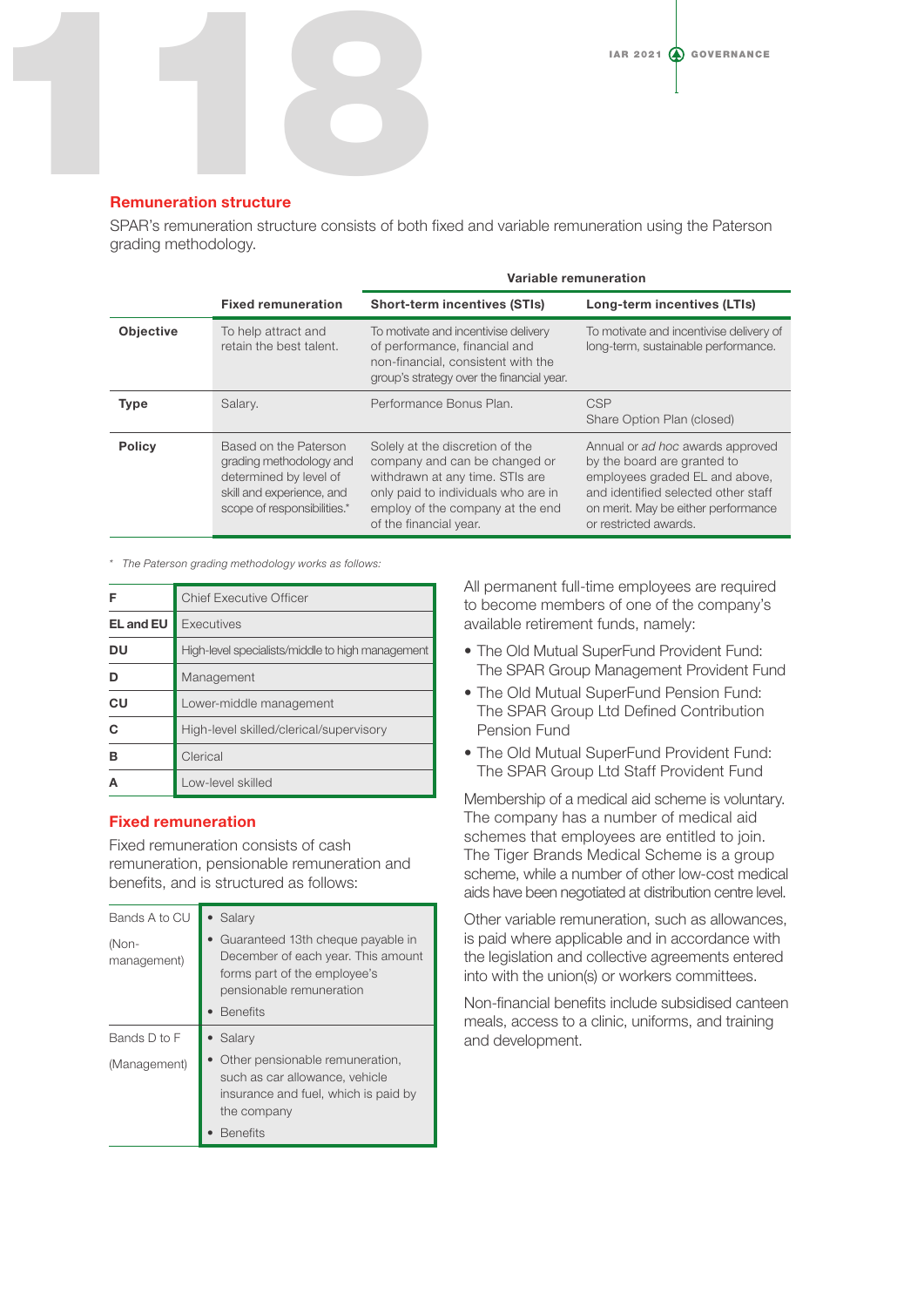

#### SHORT TERM INCENTIVE (STI)

All employees participate in the STI scheme, as follows:

| Bands A to CU<br>(Non-management) | Performance bonus of up to 50% of one month's salary or part thereof, based on the achievement<br>of set targets. The targets are based on key issues in the business strategy and are mainly<br>financial targets. |                          |                                   |  |  |
|-----------------------------------|---------------------------------------------------------------------------------------------------------------------------------------------------------------------------------------------------------------------|--------------------------|-----------------------------------|--|--|
| Bands D to F<br>(Management)      | Performance bonus, as follows:                                                                                                                                                                                      |                          |                                   |  |  |
|                                   | Grade                                                                                                                                                                                                               | % of basic annual salary | Bonus split financial: functional |  |  |
|                                   | EU to F                                                                                                                                                                                                             | 100                      | 75:25                             |  |  |
|                                   | EL.                                                                                                                                                                                                                 | 60                       | 60:40                             |  |  |
|                                   | <b>DU</b>                                                                                                                                                                                                           | 30                       | 30:70                             |  |  |
|                                   | DL                                                                                                                                                                                                                  | 15                       | 30:70                             |  |  |

The financial component of the STI is based on:

- A targeted divisional profit before tax for divisional management
- The group's profit after tax for executive directors and central office management

In both cases the financial target matrix threshold commences at profit achieved for the previous year (adjusted for extraordinary items, if necessary), and increases incrementally until the maximum stretch achievement level is reached at a profit level approximately equal to the board-approved internal budget.

On-target achievement is set at approximately 97% of budget. The methodology is based on the company's approach in setting budgets that include sufficient stretch for management, and are not simply seen as an easily achieved result. For this reason, the achievement of the budget presupposes an exceptional performance. This allows management to focus on all components of the budget throughout the year and ensure these remain relevant.

The functional component comprises objectives that include corporate objectives (for example, transformation) and individual objectives, which are specific to a manager's sphere of influence.

The attainment of these targets contributes to the achievement of the company's strategic objectives, which are aligned to the delivery of sustained shareholder value. The principle of paying for performance is a key factor underpinning the STI, and any variable payments are directly aligned to performance outcomes.

Achieving these objectives will result in a bonus pay-out subject to the achievement of a minimum profit level of no less than the profit level achieved in the previous year.

119

Transformation is weighted at 40% of the functional allocation, totalling 10% of the total bonus opportunity, and addresses (1) the employment and promotion of black employees and (2) the development of black ownership.

The STI bonus is capped at 100% of annual salary for executive directors and senior executive management.

#### LONG TERM INCENTIVES (LTI)

The company has two LTI plans in place for key employees, senior management and executive directors: the Share Option Plan and Conditional Share Plan.

#### Share Option Plan (SOP)

The SPAR Group Ltd Employee Share Trust (2004) scheme was closed in 2014 and no further share option allocations have been made in this scheme.

The SOP provided the right to the option holder to purchase shares in the company at the option price. On election by option holders, one-third of the options granted vests after three years, with a further third vesting on the expiry of years four and five respectively. There is no performance criteria in this scheme and as the scheme is now closed, none can be introduced for previous awards.

The last options were allocated on 7 February 2014 and remaining participants have 10 years from date of issue to exercise their option rights. Based on the SOP rules, all awards under this scheme will lapse or vest by February 2024.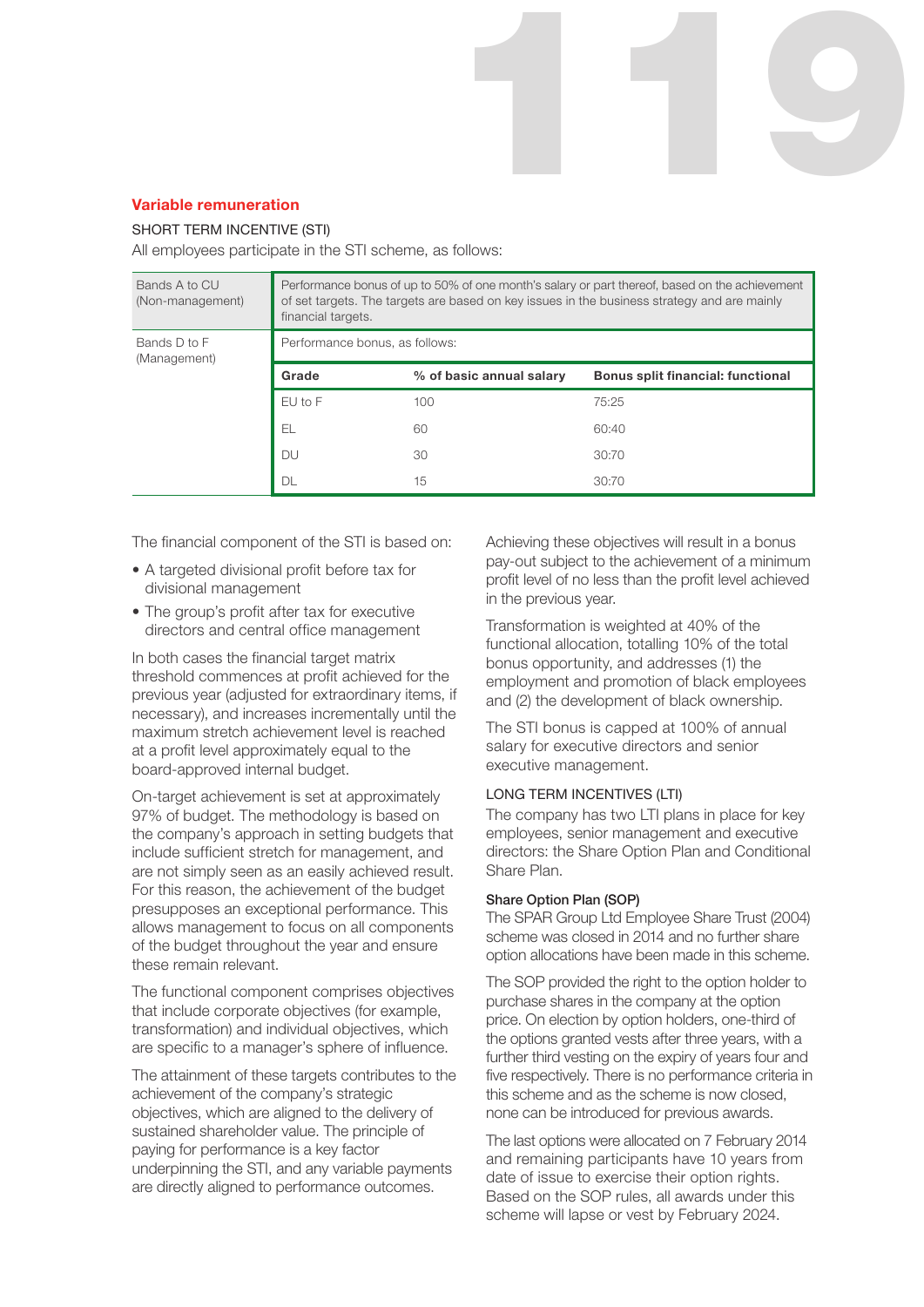

Options previously granted to executive directors, options exercised during the year under review and unexercised options as at 30 September 2021 are provided in the remuneration implementation report on page 128.

#### Conditional Share Plan (CSP)

The CSP provides a mechanism that enables the company to provide key employees the opportunity to receive shares in the company based on personal or group performance. The primary intent is to make performance-related awards under the CSP through an award of shares subject to appropriate performance conditions. An award of restricted shares may be made in exceptional circumstances to address retention risks or to compensate prospective employees for the loss of LTI awards with their existing employer.

Following the change of CEO in March 2021, and the related internal promotions and transfers, the committee made awards of retention shares to the new CEO and certain promoted senior executive in lieu of sign-on bonuses. In addition, *ad hoc* retention awards were also granted to certain senior executives of the subsidiary, Encore, in exchange for agreeing to a change in their bonus entitlements. The committee also made awards of retention shares to two new senior management engagements to compensate them for sacrificing share scheme entitlements with previous employers.

The committee, under guidance from the board, considered the risk of losing key executives and the need to maintain a strong and stable executive team. Following this review, the committee decided to again make a number

of extraordinary awards of retention shares, together with the normal performance CSP shares to certain key executives. To emphasise the retention element and further strengthen the alignment with long-term shareholder interests, all restricted shares will vest in equal parts after three, four and five years following the grant date.

The committee recognises that the award of retention shares might raise concerns from shareholders but believe that this remains appropriate in these challenging times when it is critical for the group to retain and recruit key executives. It is not the committee's intention to use restricted shares as an add-on award to retain or compensate executives during a year of poor performance. The committee has again carefully considered these limited grants and feels they were appropriate and in accordance with the intention of the scheme.

The committee continues to review its compensation practices on a regular basis and may consider, as per global and local best practice, not to reward the executive team with time-based restricted shares. The committee will also continue to seek feedback from shareholders in this regard as part of its ongoing shareholder engagement.

The CSP is differentiated from the SOP in that it has performance conditions governing the vesting of awards. In addition, whereas the SOP is generally settled by the issue of shares, the CSP is intended to be settled by a market purchase of shares and will therefore not cause dilution to shareholders.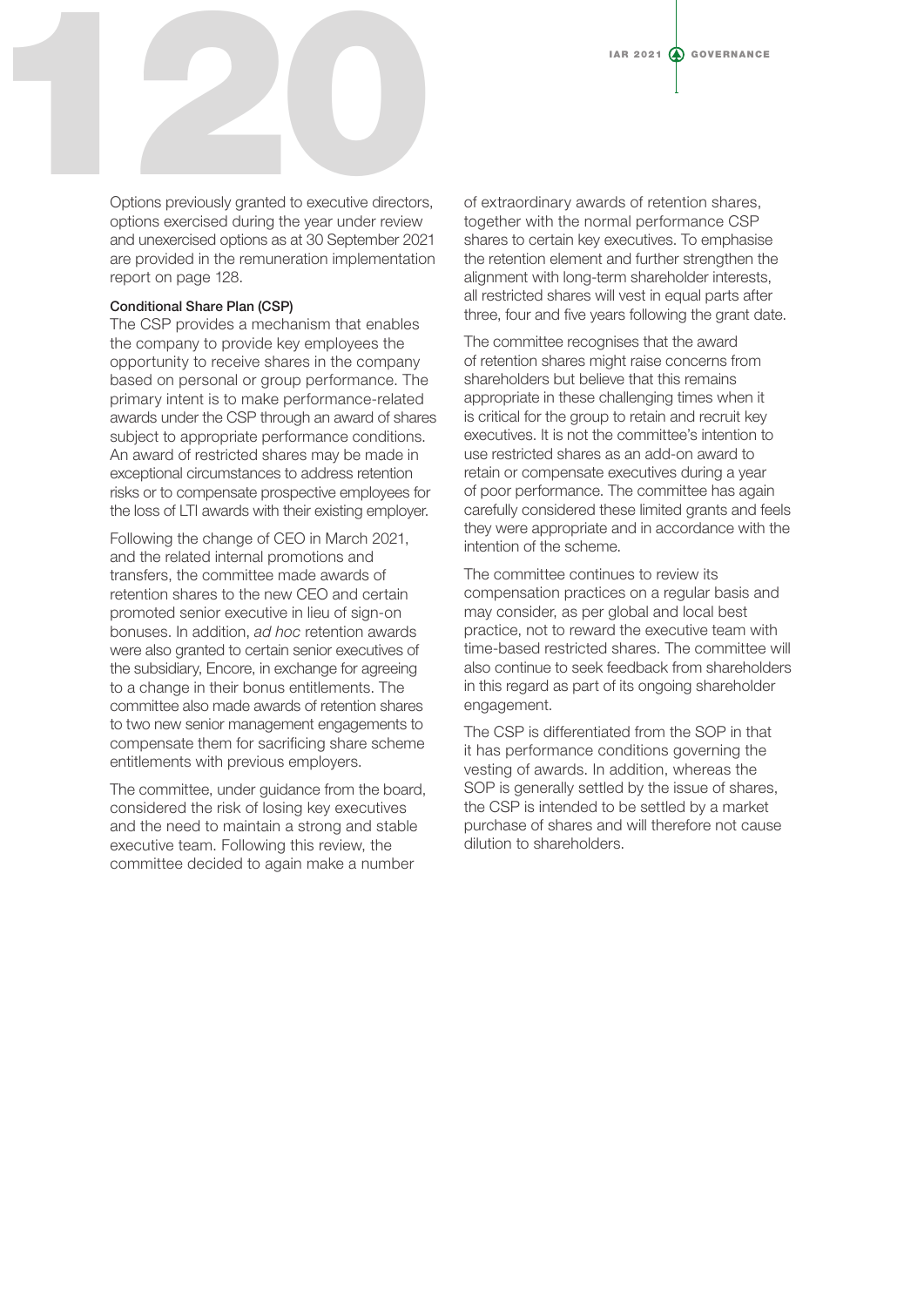Salient features of the CSP remain as follows:

| <b>Details</b>                   | <b>CSP</b>                                                                                                                                                                                                                                                                                                                                                                                                                                          |
|----------------------------------|-----------------------------------------------------------------------------------------------------------------------------------------------------------------------------------------------------------------------------------------------------------------------------------------------------------------------------------------------------------------------------------------------------------------------------------------------------|
| <b>Description</b>               | Operating under the CSP, participants receive a conditional right to receive a share in the<br>company on the vesting date and will have no shareholder rights prior to this date.                                                                                                                                                                                                                                                                  |
| <b>Company limit</b>             | The cumulative aggregate number of shares that may be allocated under the CSP shall not<br>exceed 5 200 000 shares (approximately 3% of issued share capital). This limit excludes<br>share purchases in the market and shares forfeited.                                                                                                                                                                                                           |
|                                  | The aggregate number of restricted shares that may be allocated under the CSP may not<br>exceed 1 300 000 shares.                                                                                                                                                                                                                                                                                                                                   |
| <b>Individual limit</b>          | The cumulative aggregate number of shares that may be allocated to any one individual may<br>not exceed 570 000 shares (approximately 0.33% of issued share capital).                                                                                                                                                                                                                                                                               |
|                                  | To prevent these numbers being exceeded, the annual awards are capped at a percentage<br>of gross annual basic salary, for example, the Group CEO at 60%.                                                                                                                                                                                                                                                                                           |
| <b>Settlement method</b>         | The intention of the company is to settle all CSP awards from a market purchase of shares<br>(and this has been the actual practice since the scheme was implemented); however, the<br>rules of the CSP do allow for settlement in any of the following ways:                                                                                                                                                                                       |
|                                  | • Market purchase of shares                                                                                                                                                                                                                                                                                                                                                                                                                         |
|                                  | • Issue of shares                                                                                                                                                                                                                                                                                                                                                                                                                                   |
|                                  | • Use of treasury shares                                                                                                                                                                                                                                                                                                                                                                                                                            |
| <b>Termination of</b>            | Bad leavers will forfeit all awards on the date of termination of employment.                                                                                                                                                                                                                                                                                                                                                                       |
| employment                       | In the case of good leavers, a pro rata portion of all unvested awards will vest. The pro rata<br>portion will reflect the number of months served since the award date and the extent to<br>which the performance conditions (if any) have been met.                                                                                                                                                                                               |
|                                  | The balance of the awards will lapse.                                                                                                                                                                                                                                                                                                                                                                                                               |
| <b>Change of control</b>         | In the event of a change of control of the company occurring before the vesting date, a<br>portion of the award held by a participant will vest on such date. The portion of the award<br>that will vest will be determined based on (1) the extent to which the performance conditions<br>are satisfied, and (2) the number of completed months served over the total number of<br>months of the award.                                            |
| <b>Allocation</b><br>methodology | The CSP may be used for annual allocations. The company will define annual allocation<br>levels expressed as a percentage of gross annual basic salary. In defining these levels, the<br>company will endeavour to maintain the fair value that participants would have maintained<br>under the SOP. To this end, allocation levels that may be made on an annual basis<br>(expressed as a percentage of gross annual basic salary) are as follows: |
|                                  | • Group CEO: 60%                                                                                                                                                                                                                                                                                                                                                                                                                                    |
|                                  | • Executive Committee members: 50%                                                                                                                                                                                                                                                                                                                                                                                                                  |
|                                  | • Senior managers: 35%                                                                                                                                                                                                                                                                                                                                                                                                                              |
| <b>Grant price</b>               | Not applicable                                                                                                                                                                                                                                                                                                                                                                                                                                      |
| <b>Dividends</b>                 | No dividends are paid on CSP awards until these vest.                                                                                                                                                                                                                                                                                                                                                                                               |
| Vesting/employment<br>period     | The scheme rules set this at three years for annual award of performance shares and in<br>equal parts after years three, four and five for restricted shares.                                                                                                                                                                                                                                                                                       |
|                                  | Prior to vesting, executive directors may elect to subject settled shares to an additional<br>holding period of three years.                                                                                                                                                                                                                                                                                                                        |

121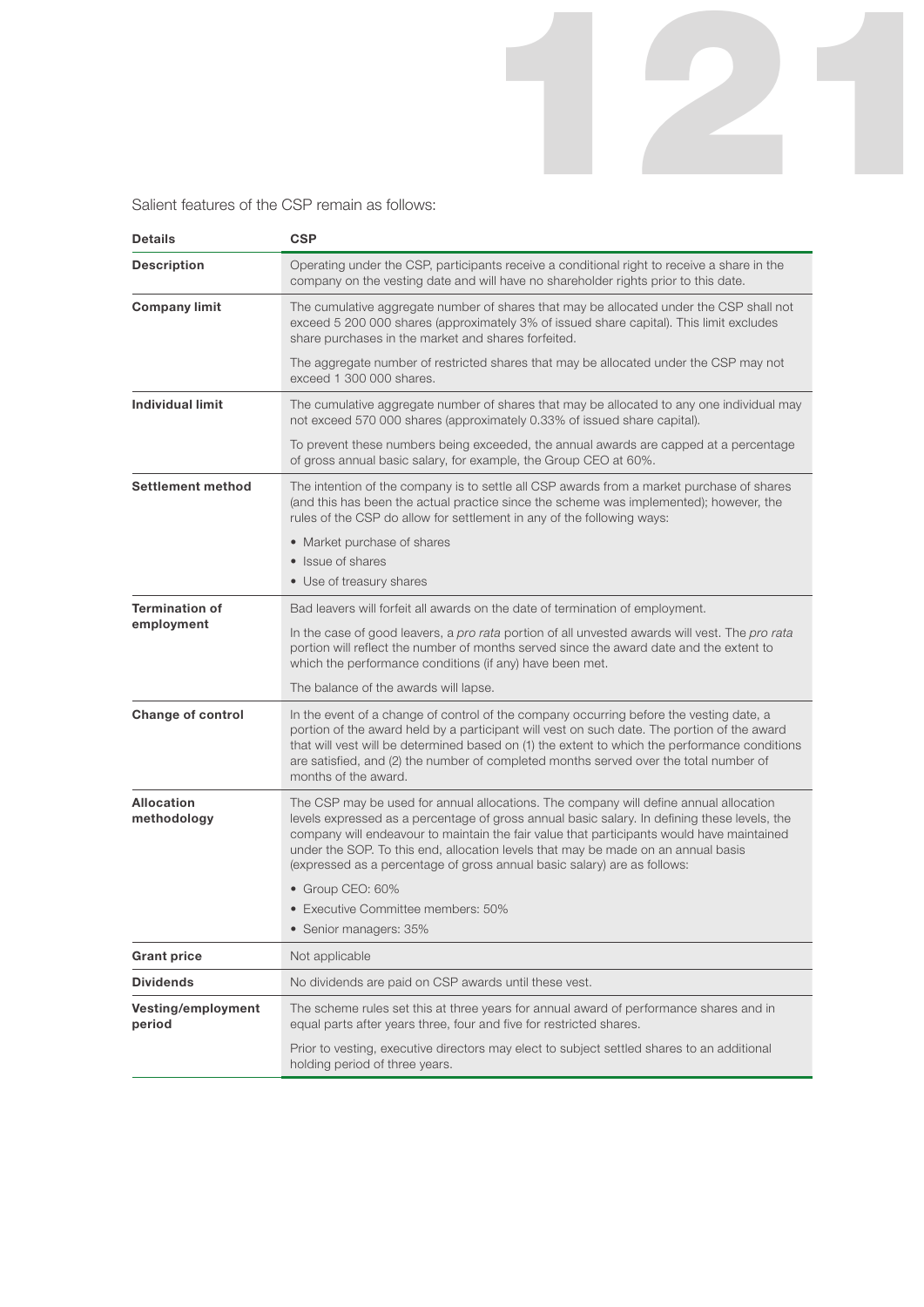

### PERFORMANCE CONDITIONS

The performance conditions applicable to an award of shares are set annually by the committee and consider shareholder guidance.

The performance conditions will be measured over a performance period of three years, which is aligned with the financial years of the company. The table below summarises the three performance conditions along with their definitions and the proportion of the total number of shares awarded to which the performance conditions relate. Also included in the table are the target levels for the

threshold, on-target and stretch measures which represent the levels of achievement required for certain portions of the performance shares related to that particular performance condition to vest. The targets remain largely unchanged from those approved by shareholders on 11 February 2014 when this scheme was initiated. The committee did acknowledge shareholder concerns raised previously around the TSR targets and amended the vesting levels for all three targets by making these more challenging for all new awards issued from 2019.

| Performance<br>condition                           | Defined as                                                                                                                                                                                                   | <b>Detail</b>                                                                                                                                                                                                                                                                                                                                                                       | <b>Threshold</b>                                                                                                                                                                                                                                                               | On-target                                                                                                                                                                                                                                                                                          | <b>Stretch</b>                                                                                                                                                                                                 | Weighting |
|----------------------------------------------------|--------------------------------------------------------------------------------------------------------------------------------------------------------------------------------------------------------------|-------------------------------------------------------------------------------------------------------------------------------------------------------------------------------------------------------------------------------------------------------------------------------------------------------------------------------------------------------------------------------------|--------------------------------------------------------------------------------------------------------------------------------------------------------------------------------------------------------------------------------------------------------------------------------|----------------------------------------------------------------------------------------------------------------------------------------------------------------------------------------------------------------------------------------------------------------------------------------------------|----------------------------------------------------------------------------------------------------------------------------------------------------------------------------------------------------------------|-----------|
| <b>Return on</b><br>net assets<br>(RONA)           | Operating profit<br>expressed as a<br>percentage of the<br>net closing asset<br>value at the relevant<br>vear end.                                                                                           | The average RONA<br>over the performance on-target.<br>period will be<br>compared to the<br>targets set out<br>herewith.                                                                                                                                                                                                                                                            | 80% of the                                                                                                                                                                                                                                                                     | The average RONA<br>as per the operating<br>budget approved by<br>the board for each<br>financial year in the<br>performance period.                                                                                                                                                               | 120% of the<br>on-target.                                                                                                                                                                                      | 30%       |
|                                                    |                                                                                                                                                                                                              |                                                                                                                                                                                                                                                                                                                                                                                     |                                                                                                                                                                                                                                                                                | For the 2020 award,<br>this was set at an<br>average of 40%.                                                                                                                                                                                                                                       |                                                                                                                                                                                                                |           |
| <b>Headline</b><br>earnings<br>per share<br>(HEPS) | Headline earnings<br>divided by the<br>weighted average<br>number of ordinary<br>shares (net of treasury<br>shares) in issue during<br>the relevant financial<br>year. Headline<br>earnings consist          | Growth in HEPS<br>will be calculated as<br>the growth between<br>the base year and<br>the last year in the<br>performance period.                                                                                                                                                                                                                                                   | Consumer<br>price index (CPI)<br>growth over the<br>performance<br>period.                                                                                                                                                                                                     | <b>HEPS</b> growth<br>between the<br>operating budget<br>approved by the<br>board for the last<br>year in the<br>performance<br>period and the<br>base year HEPS.                                                                                                                                  | Target plus<br>9% over the<br>performance<br>period.                                                                                                                                                           | 50%       |
|                                                    | of the earnings<br>attributable to<br>ordinary shareholders,<br>excluding non-trading<br>and capital items.                                                                                                  |                                                                                                                                                                                                                                                                                                                                                                                     |                                                                                                                                                                                                                                                                                | For the 2020<br>award, this was set<br>at 30% growth.                                                                                                                                                                                                                                              |                                                                                                                                                                                                                |           |
| Total<br>shareholder                               | The TSR will be<br>measured as the                                                                                                                                                                           | To remove vagaries<br>in the market, the                                                                                                                                                                                                                                                                                                                                            | 80% of the<br>on-target.                                                                                                                                                                                                                                                       | Weighted average<br>TSR of peer group. on-target.                                                                                                                                                                                                                                                  | 160% of the                                                                                                                                                                                                    | 20%       |
| return (TSR)<br>relative to a<br>peer group        | compound annual<br>growth rate (CAGR)<br>in the TSR index for<br>the company and<br>the peer companies<br>over the<br>performance period<br>after holding the<br>shares and<br>reinvesting the<br>dividends. | <b>CAGR in TSR</b><br>calculation is to be<br>smoothed by using<br>the average TSR<br>index for the 20<br>business days up<br>to and including<br>the start of the<br>performance period<br>and 20 business<br>days up to and<br>including the end<br>of the performance<br>period. The peer<br>group will constitute<br>suitably constructed<br>and appropriate<br>peer companies. | The committee<br>acknowledged<br>the shareholder<br>concern and<br>retained the<br>reduced vesting<br>percentage at<br>for the 2020<br>award (as for the<br>2019 award).<br>All future awards<br>will continue to<br>apply this vesting<br>percentage until<br>further review. | The committee<br>recognised the<br>shareholder<br>concern and<br>retained the<br>adjusted vesting<br>percentage at 40%<br>10% for threshold for on-target for the<br>2020 award (as for<br>the 2019 award).<br>All future awards will<br>apply this vesting<br>percentage until<br>further review. | The committee<br>retained the<br>amended<br>stretch target<br>at 160% for the<br>2020 award<br>(as for the<br>2019 award).<br>Previous<br>awards will<br>continue to be<br>measured at<br>the original<br>120% |           |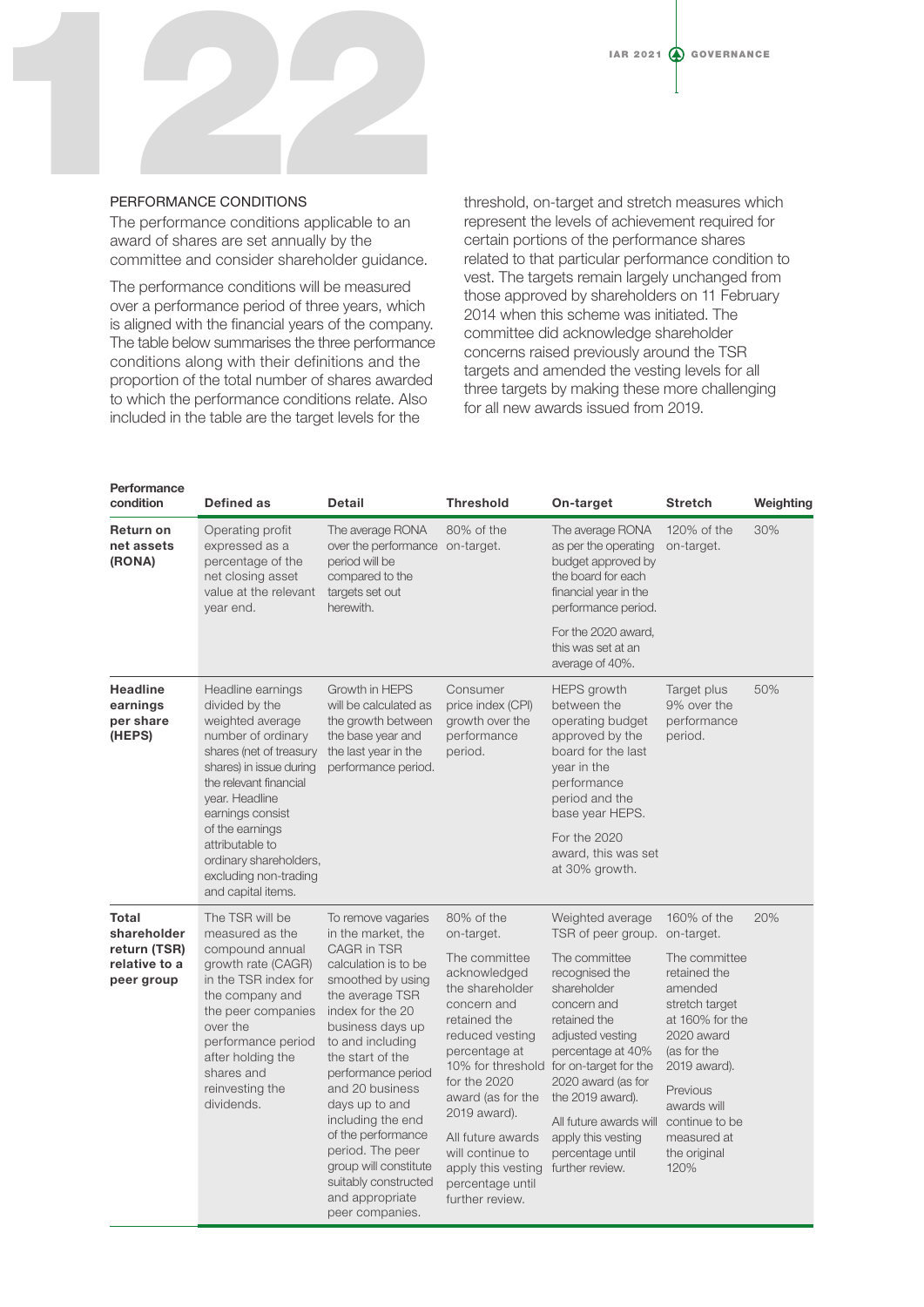

The peer group for purposes of the TSR measurement is:

- Shoprite Holdings Ltd
- Pick n Pay Stores Ltd
- Woolworths Holdings Ltd

and remain unchanged.

- Massmart Holdings Ltd
- Cashbuild Ltd
- Clicks Group Ltd

| The portion of the performance shares vesting at each target will be as follows: |  |  |
|----------------------------------------------------------------------------------|--|--|
|                                                                                  |  |  |

|                                                                          | Performance                                                                                     | <b>Vesting percentage</b>                                                                                                                                                               |
|--------------------------------------------------------------------------|-------------------------------------------------------------------------------------------------|-----------------------------------------------------------------------------------------------------------------------------------------------------------------------------------------|
| <b>Threshold</b>                                                         | Acts as a gatekeeper and will represent<br>the minimum performance required before              | 30% of the award of performance shares will vest for<br>performance at threshold.                                                                                                       |
|                                                                          | performance shares vest.                                                                        | For the TSR award, the committee reduced the threshold for<br>vesting to 10% for the 2019 award.                                                                                        |
|                                                                          |                                                                                                 | All future awards will apply this vesting percentage, until<br>further review.                                                                                                          |
|                                                                          |                                                                                                 | None of the performance shares will vest for performance<br>below threshold.                                                                                                            |
| Relates to good but sufficiently stretching<br>On-target<br>performance. |                                                                                                 | 65% of the award of performance shares will vest for<br>performance on-target.                                                                                                          |
|                                                                          |                                                                                                 | For the TSR award, the committee recognised shareholders'<br>concern that the award percentage was possibly overly generous<br>and reduced on-target vesting to 40% for the 2019 award. |
|                                                                          |                                                                                                 | All future awards will apply this vesting percentage, until<br>further review.                                                                                                          |
| <b>Stretch</b>                                                           | Relates to exceptional performance in<br>the context of the prevailing business<br>environment. | 100% of the award of performance shares will vest for<br>performance at stretch.                                                                                                        |

For performance levels between threshold and stretch, linear interpolation is used to determine the proportion of shares vested.

The performance conditions of the CSP continue to be reviewed in line with best practice and feedback from shareholders.

The committee supports shareholding by its executive directors and believes this re-enforces shareholder alignment post the vesting of LTIs. To this end, executive directors may elect to subject their CSP shares coming up for vesting for a further agreed holding period during which time such shares cannot be disposed of. All executives have elected to further hold their shares for an additional three years.

### MINIMUM SHAREHOLDING REQUIREMENT (MSR)

The committee has developed a draft MSR policy that will apply to executive directors and executive committee members. The policy will require executives to build up a specific shareholding in SPAR using shares from various sources, including (but not exclusively or limited to) the vesting of awards under the CSP. Implementation of the policy was delayed by the change of CEO in the current financial year.

The target minimum shareholding to be built up by executives would be:

- Group CEO 200% of total guaranteed package
- Other executives 150% of total guaranteed package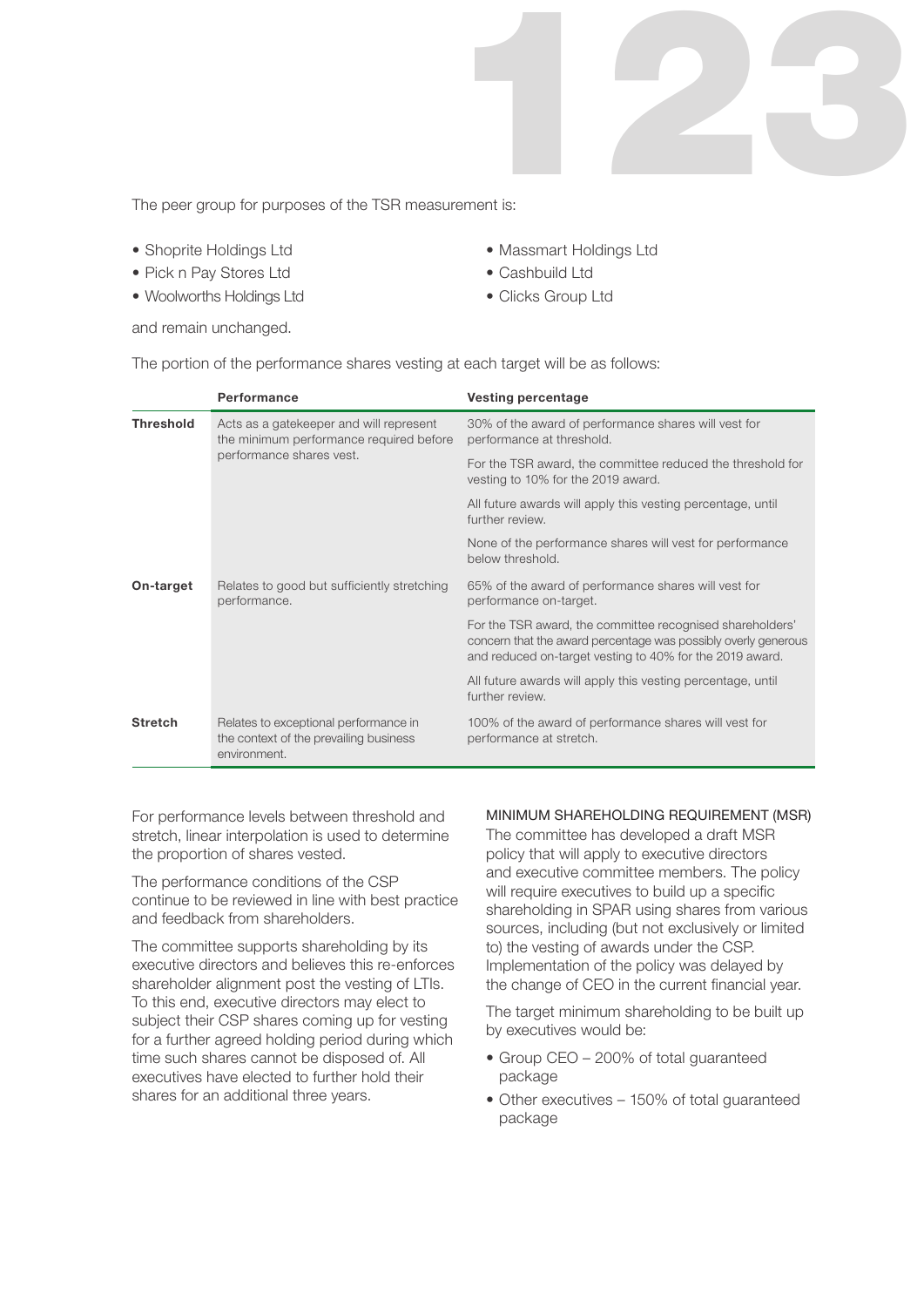

In terms of the draft MSR policy, executives will hold their shares to the earlier of:

- Three years, or
- The date of their termination of employment with any of the SPAR employer companies, or
- The abolishment of the MSR policy, or
- Upon their successful application to the committee in special circumstances as governed by the MSR policy, which may include proven financial hardship

The vested shares are settled and held by an escrow agent. Executives are prohibited to trade with the shares freely until the end of the holding period but will be treated as normal shareholders and will be able to vote and receive dividends paid by the company in respect of the shares.

The committee plans to finalise and introduce the policy in the 2022 financial year.

#### Malus and clawback policy

The committee confirmed this policy in 2020 and it was formally adopted in the current year. The salient features are:

| Clawback                                                                                                                                                                                                                                                                                                                               |
|----------------------------------------------------------------------------------------------------------------------------------------------------------------------------------------------------------------------------------------------------------------------------------------------------------------------------------------|
| The committee may apply clawback and take steps to recover awards<br>that have vested in a participant (on a pre-tax basis) as a consequence<br>of a trigger event which, in the judgement of the committee, arose<br>during the clawback period. The clawback period will run for three<br>years from the vesting date of the awards. |
| In the event of a breach of directors' duties by a participant, the<br>committee reserves the right to pursue any remedies available to it in<br>terms of the clawback policy, as well as common and statutory law.                                                                                                                    |
| The policy will make provision for the implementation of certain methods<br>of recovery in the event that the participant disposes of the shares after<br>the vesting date but before the clawback period ends, as well as in the<br>event that the shares are retained throughout the clawback period.                                |
|                                                                                                                                                                                                                                                                                                                                        |

The summarised trigger events for malus and clawback include:

- Employee misbehaviour, dishonesty, fraud or gross misconduct
- A material misstatement of the financial results for the performance or employment period of the award, resulting in an adjustment in the audited consolidated accounts of the company
- The assessment of any performance metric or condition (where applicable) in respect of an award that was based on error, or inaccurate or misleading information
- Any information used to determine the quantum of a cash STI or LTI scheme payment, or the number of shares subject to a LTI award was based on error, or inaccurate or misleading information
- Events or behaviour of the employee that had a significant detrimental impact on the reputation of the company or the group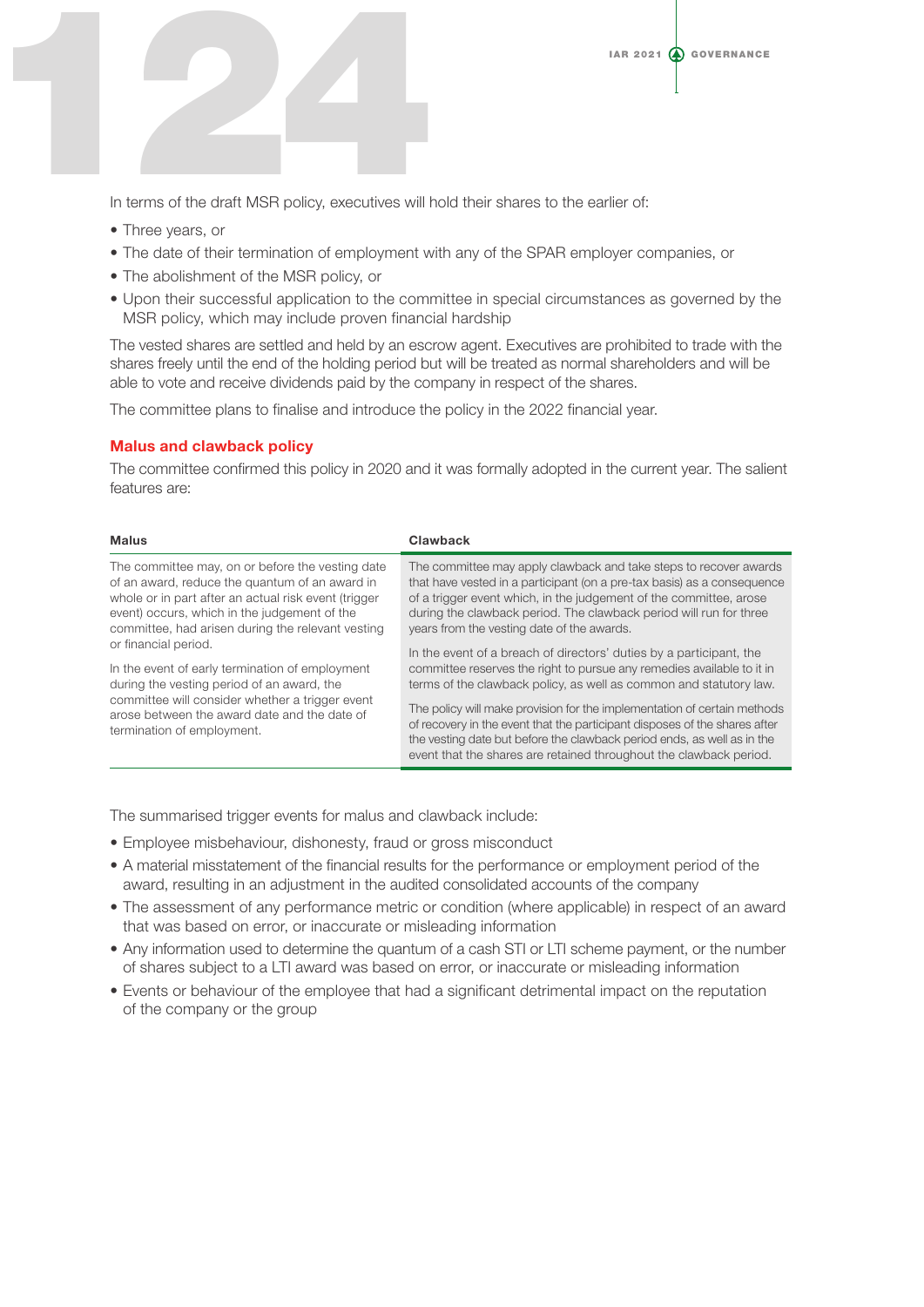#### Current CSP awards

#### PERFORMANCE CONDITIONS, TARGETS, INFORMATION AND ALLOCATIONS

The interim measures against the targets for the unvested awards issued in 2019, 2020 and 2021 are summarised in the table below.

The projected HEPS growth and average annual RONA returns over the appropriate performance periods for each applicable grant were calculated using historical and forecast HEPS values and are provided purely for shareholders' information.

| <b>Description</b>                                                         | 2018                                   | 2019                                   | 2020                                   |
|----------------------------------------------------------------------------|----------------------------------------|----------------------------------------|----------------------------------------|
| Grant date                                                                 | 13 November 2018                       | 12 November 2019                       | 17 November 2020                       |
| Vesting date                                                               | 14 February 2022                       | 13 February 2023                       | 16 February 2024                       |
| Performance period                                                         | 1 October 2018 to<br>30 September 2021 | 1 October 2019 to<br>30 September 2022 | 1 October 2020 to<br>30 September 2023 |
| <b>HEPS</b> condition                                                      |                                        |                                        |                                        |
| Threshold (expected CPI growth)                                            | 12.30%                                 | 12.06%                                 | 13.92%                                 |
| On-target growth (based on approved budget)                                | 30.00%                                 | 30.00%                                 | 30.00%                                 |
| Stretch growth                                                             | 39.00%                                 | 39.00%                                 | 39.00%                                 |
| Base year HEPS measure                                                     | 1 063.2 cents                          | 1 166.3 cents                          | 1 326.8 cents                          |
| On-target HEPS required                                                    | 1 382.2 cents                          | 1 516.2 cents                          | 1 724.8 cents                          |
| Management forecast based on current projections                           | 1 190.7 cents                          | 1 574.9 cents                          | 1 735.3 cents                          |
| Expected HEPS growth (management forecast<br>based on current projections) | 11.99%                                 | 35.03%                                 | 30.78%                                 |
| <b>RONA</b> condition<br>Threshold (80% target)                            | 32.00%                                 | 32.00%                                 | 32.00%                                 |
| On-target RONA (average for three years)                                   | 40.00%                                 | 40.00%                                 | 40.00%                                 |
| Stretch                                                                    | 48.00%                                 | 48.00%                                 | 48.00%                                 |
| Base year RONA measure                                                     | 39.09%                                 | 39.89%                                 | 39.01%                                 |
| Management forecast based on current projections                           | 38.06%                                 | 37.68%                                 | 37.13%                                 |

The measure of TSR will be the TSR of SPAR relative to the weighted average TSR of the six selected peer group companies.

#### AWARDS MADE DURING 2021

On 16 February 2021, the committee awarded 346 300 performance shares (2020 grant) and 175 500 retention shares (2020 grant) to key employees, senior management and executive directors. The retention awards were higher than the prior year, but included 55 000 shares granted to promotions and new engagements discussed earlier. The vesting date of the performance shares is 16 February 2024 and the vesting dates of the retention shares are 16 February 2024, 17 February 2025 and 16 February 2026.

The performance targets for both the HEPS and RONA conditions are set out in the table above (see column headed 2020).

125

Also included in the table are management's current forecasts of the achievement levels for both conditions.

These performance shares were calculated in accordance with the targeted award level at a share price of R184.69, which was the 30-day volume weighted average price (VWAP) for the month prior to presenting the proposed awards to the committee. The corresponding figure for the 2019 grant was R194.42 and the price reduction in the current year impacted the number of awards.

Details of CSP awards to executive directors are provided in the remuneration implementation report on page 128.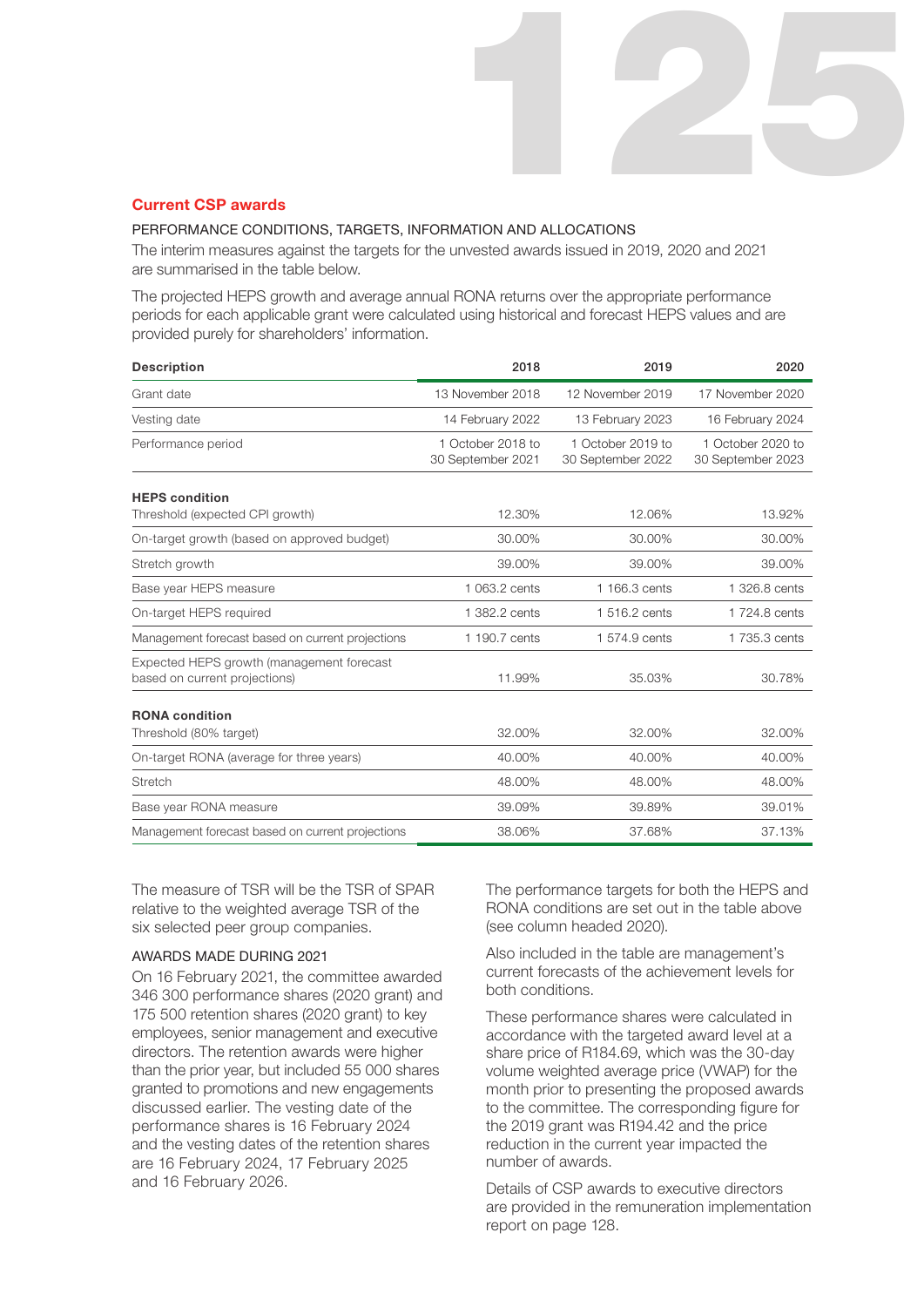

#### AWARDS THAT VESTED DURING 2021

On 7 February 2021 the fourth tranche of CSP awards issued in November 2017 vested. The final performance conditions for the grant were measured and again externally verified by Deloitte. The results of the calculation of the actual vesting percentage were as follows:

|                       | HEPS growth over performance period     |            |                             |                | <b>Vesting</b> | Weighted |
|-----------------------|-----------------------------------------|------------|-----------------------------|----------------|----------------|----------|
|                       | <b>Threshold</b>                        | On-target  | <b>Stretch</b>              | Actual         | percentage     | x 50%    |
| <b>HEPS</b> condition | 11.63%                                  | $30.00\%$  | 39.00%                      | 35.98%         | 88.27%         | 44.14%   |
|                       |                                         |            |                             |                |                |          |
|                       | RONA growth over the performance period |            |                             | <b>Vesting</b> | Weighted       |          |
|                       | <b>Threshold</b>                        | On-target  | <b>Stretch</b>              | Actual         | percentage     | x 30%    |
| RONA condition        | 32.00%                                  | 40.00%     | 48.00%                      | 39.33%         | 62.08%         | 18.62%   |
|                       |                                         |            |                             |                |                |          |
|                       |                                         |            | Compound annual growth rate |                | <b>Vesting</b> | Weighted |
|                       | <b>Threshold</b>                        | On-target  | <b>Stretch</b>              | Actual         | percentage     | x 20%    |
| TSR condition         | $(10.00\%)$                             | $(8.33\%)$ | $(6.66\%)$                  | 6.15%          | 100.00%        | 20.00%   |

Total to vest 82.76%

Of the total number of awards in effect at the measurement date, 221 902 vested, comprising 196 678 performance awards and 25 224 retention awards.

The awards were once again settled by a market purchase of shares.

Retention shares of 49 676 relating to the 2017 award are still outstanding and will vest over the next two years.

The actual vesting of performance awards for the last three years were as follows:

|                                          | 2021                        | 2020                        | 2019                        |
|------------------------------------------|-----------------------------|-----------------------------|-----------------------------|
| HEPS growth<br>RONA growth<br><b>TSR</b> | 88.27%<br>62.08%<br>100.00% | 26.26%<br>62.46%<br>100.00% | 28.38%<br>50.80%<br>100.00% |
| Final vesting                            | 82.76%                      | 51.67%                      | 49.43%                      |

### Executive and non-executive directors' remuneration

The committee uses PricewaterhouseCoopers (PwC) executive and non-executive remuneration reports for insight into current remuneration practices and trends and continually engages with PwC to assist it with a benchmarking exercise of salaries. This includes looking at STIs and LTIs in order to ensure the remuneration of executive management is fair and responsible in the context of overall employee remuneration. The committee is satisfied PwC is independent and objective in giving advice.

#### EXECUTIVE DIRECTORS' REMUNERATION

Executive directors receive a monthly salary and benefits based on the role of each executive and their performance and contribution to the group's overall results. Benefits include other pensionable remuneration, allowances such as a car allowance, pension fund, medical aid, vehicle insurance and fuel, which is paid by the company.

Details of executive directors' remuneration for the financial year are provided in the remuneration implementation report on page 128.

#### EXECUTIVE DIRECTORS' TERMS OF SERVICE

Executive directors are full-time employees of the company and, as such, have an employment agreement in accordance with the company's standard conditions of service, but with a notice period of two months (versus one month for other employees) and more comprehensive confidentiality undertakings. The Group CEO has a notice period of three months.

#### NON-EXECUTIVE DIRECTORS' REMUNERATION

Non-executive directors are not full-time employees of the company and, as such, have a contract for services and not a contract of employment. Non-executive directors' remuneration consists of a fixed basic fee and is not linked to the financial performance of the group, nor do they receive share options or bonuses.

Details of non-executive directors' remuneration for the financial year are provided in the remuneration implementation report on page 128.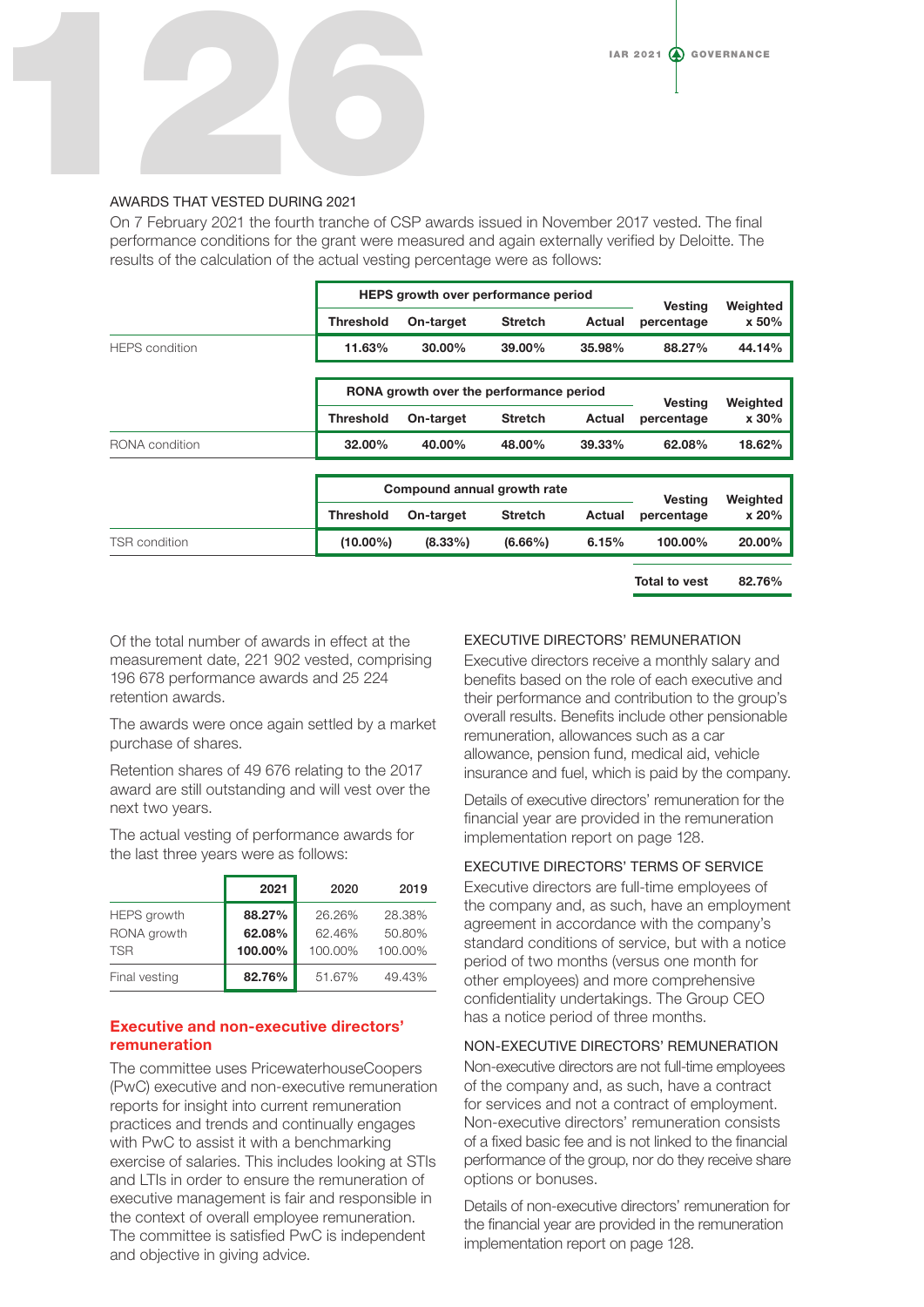

Management recommends non-executive directors' fees, based on industry benchmarks, to the committee for onward recommendation to and approval by the board which in turn recommends the fees to shareholders for approval in accordance with the Companies Act.

Non-executive remuneration increases are implemented on 1 March each year. The proposed fees for the period 1 March 2022 to 28 February 2023 are as follows:

|                                                                                                                                                        | Current<br>R                      | <b>Proposed</b><br>R            | <b>Increase</b><br>$\%$ |
|--------------------------------------------------------------------------------------------------------------------------------------------------------|-----------------------------------|---------------------------------|-------------------------|
| <b>Board</b><br>Chairman (including his participation in all committees)<br>Lead independent (including his participation in all committees)<br>Member | 1 685 000<br>1 300 000<br>489 000 | 1769250<br>1 365 000<br>513 450 | 5.0%<br>5.0%<br>5.0%    |
| <b>Audit Committee</b><br>Chairman<br>Member                                                                                                           | 274 000<br>132 000                | 328 000<br>158 000              | 19.7%<br>19.7%          |
| <b>Risk Committee</b><br>Chairperson<br>Member                                                                                                         | 161 000<br>114 000                | 193 000<br>136 000              | 19.9%<br>19.3%          |
| <b>Social and Ethics Committee</b><br>Chairperson<br>Member                                                                                            | 157 000<br>103 000                | 188 000<br>122 000              | 19.7%<br>18.4%          |
| <b>Remuneration Committee</b><br>Chairperson<br>Member                                                                                                 | 157 000<br>102 000                | 188 000<br>122 000              | 19.7%<br>19.6%          |
| <b>Nominations Committee</b><br>Chairman<br>Member                                                                                                     | 157 000<br>102 000                | 188 000<br>122 000              | 19.7%<br>19.6%          |

In addition to the fees proposed above, the board has also proposed the following:

- a fee of R300 000 per annum payable to non-executive directors for their membership to the IT Steering Committee for the 12-month period from 1 March 2022 to 28 February 2023.
- a daily fee of R29 400 payable to non-executive directors for their attendance at *ad hoc* meetings of the board and board committees for the 12-month period from 1 March 2022 to 28 February 2023.

The fees for non-executive directors were last benchmarked in 2019, and inflationary increases were implemented in the interim period. It was decided to resume a benchmarking exercise in the current year given the company's significant growth in complexity. The committee reviewed the fees for non-executive directors against the Institute of Directors in South Africa's (IODSA) Non-Executive Directors' Fees Guide and PwC's Non-executive directors: Practices and remuneration trends report in terms of percentile and reference group. The reference group is a group comparable to SPAR in terms of market capitalisation and included sector competitors.

The exercise revealed that while fees for the board roles were largely aligned, those for the various committees had lagged and were significantly

below the industry norms. The recommendation is to align the board committee fees to the IODSA's benchmark on large capital enterprises at the 50 percentile level. However, as this would have required a large adjustment at this time, it is recommended that these fees be adjusted in a phased approach over the next few years.

The fees for the board roles are proposed to be increased by an inflation factor in 2022

The board recognises the need to have non-executive member representation with specialised IT skills on the IT Steering Committee, for the duration of the SAP programme implementation, given the risks relating to this project. The introduction of a fee payable to non-executive directors for their membership to the IT Steering Committee is accordingly recommended for approval.

The board also recommends the payment of a daily fee to its members for their attendance at any *ad hoc* meetings of the board and committees that may be required during the year.

#### NON-EXECUTIVE DIRECTORS' TERMS OF SERVICE

The notice period for non-executive directors is three months with an age limit of 70 years. The board may, at its discretion, extend a non-executive director's retirement date.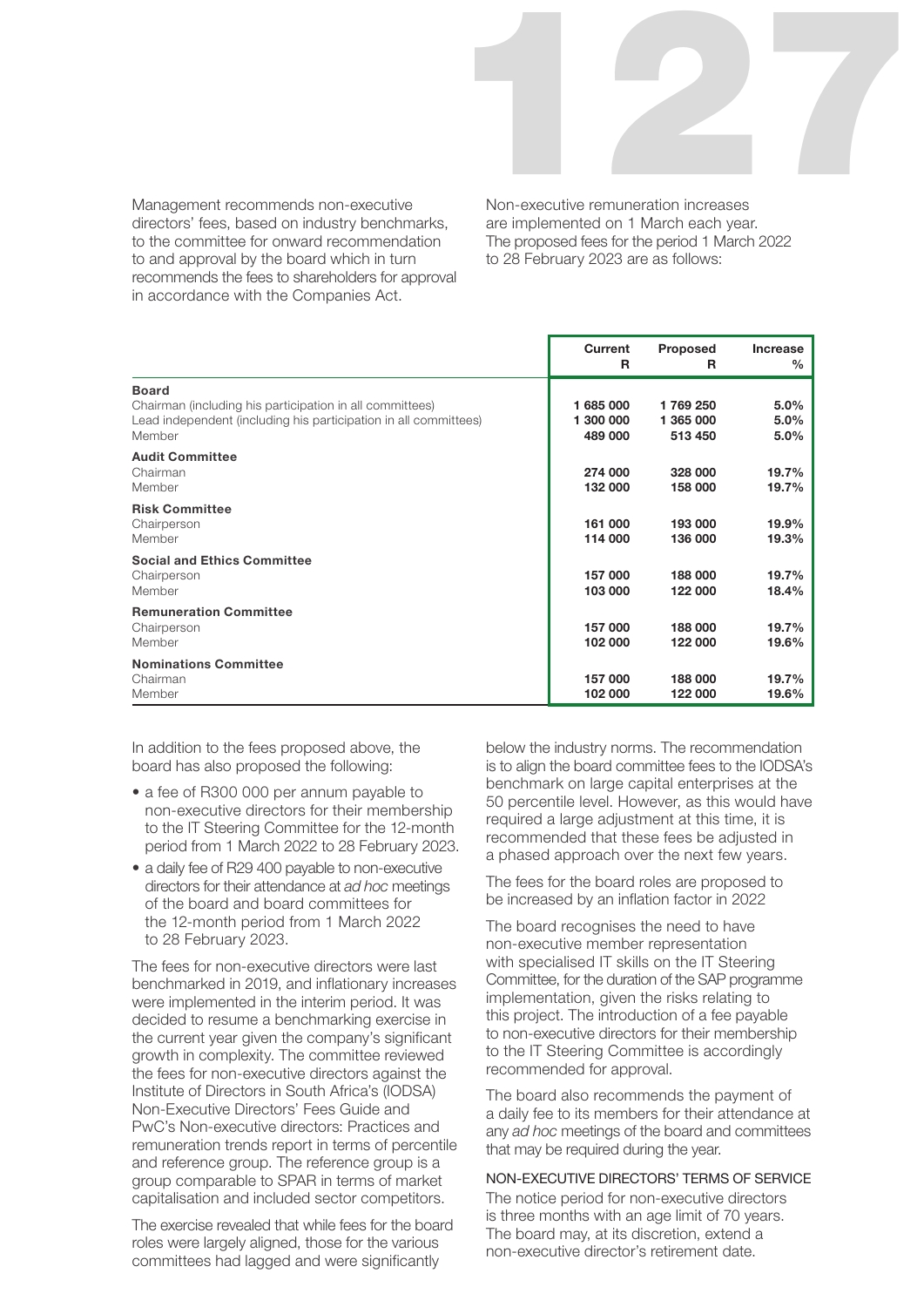# SECTION 3 – REMUNERATION IMPLEMENTATION REPORT IAR 2021

The remuneration implementation report contains detailed information and figures pertaining to the application of the remuneration policy in relation to executive and non-executive directors.

#### Executive remuneration

The policy for executive directors' remuneration is summarised on page 126.

The executive remuneration was again benchmarked by using an appropriate reference group of peers in the market. In addition, the committee considered remuneration trends and latest developments in the market for the comparable percentile.

In the current year the Group CEO was awarded an increase of 5.0% in line with the group mandate and this was his salary until his retirement. In determining the salary package of the new CEO, the committee considered *inter alia*, the salary of the retiring CEO, the market trends and his experience. The basic salary of the new CEO was set at R7.5 million, compared to that of the retiring CEO of R8.6 million.

The CFO also received the mandated salary increase of 5.0%. The committee felt it appropriate to further recognise the CFO's

increased responsibilities resulting from the group's expansion and the complexities inherent in the geographically expanded business. These included both the additional reporting, control and governance matters, as well as his responsibility for overall management of funding arrangements and banking relationships. The committee also recognised his success in arranging the various funding facilities for the Polish business to provide for the unbudgeted demands, while successfully co-ordinating these against the group's existing European and local banking requirements.

The committee again considered the CFO's expanded role and reconfirmed that salary adjustments awarded over the last five years were realistic against the growth, complexity and increased demands of the international business. The committee felt that the CFO's leadership and overall contribution to the wider business warranted a further salary adjustment in the current year, above the mandate. An additional increase of 7.8% in basic salary was awarded in December 2020. The CFO's revised basic salary is considered appropriate for his performance against the substantially increased role and responsibilities.

| <b>R'000</b>               | <b>Basic</b><br>salary | Performance-<br>related<br>bonus <sup>1</sup> | <b>Retirement</b><br>funding<br>contributions | <b>Travel</b><br>allowance<br>and other<br>benefits $2$ | <b>Share</b><br>option<br>gains | Total   |
|----------------------------|------------------------|-----------------------------------------------|-----------------------------------------------|---------------------------------------------------------|---------------------------------|---------|
| Emoluments                 |                        |                                               |                                               |                                                         |                                 |         |
| 2021                       |                        |                                               |                                               |                                                         |                                 |         |
| <b>Executive directors</b> |                        |                                               |                                               |                                                         |                                 |         |
| GO O'Connor**              | 3563                   |                                               | 413                                           | 403                                                     | 4 0 5 2                         | 8 4 3 1 |
| BW Botten**                | 4 3 7 5                | 1 0 2 9                                       | 512                                           | 1 2 4 5                                                 |                                 | 7 161   |
| <b>MW Godfrey</b>          | 5928                   | 1 3 5 9                                       | 695                                           | 1091                                                    | 4899                            | 13 972  |
| <b>Total emoluments</b>    | 13866                  | 2 3 8 8                                       | 1 6 2 0                                       | 2 7 3 9                                                 | 8 9 5 1                         | 29 5 64 |
| 2020                       |                        |                                               |                                               |                                                         |                                 |         |
| <b>Executive directors</b> |                        |                                               |                                               |                                                         |                                 |         |
| GO O'Connor                | 8 1 4 5                | 7820                                          | 944                                           | 506                                                     |                                 | 17415   |
| WA Hook*                   | 1 1 3 6                |                                               | 137                                           | 1 1 1 6                                                 | 10 732                          | 13 121  |
| R Venter*                  | 531                    |                                               | 65                                            | 572                                                     | 4 8 6 2                         | 6 0 3 0 |
| <b>MW Godfrey</b>          | 5 2 1 7                | 5 0 1 0                                       | 614                                           | 545                                                     | -                               | 11 386  |
| <b>Total emoluments</b>    | 15 0 29                | 12 830                                        | 1760                                          | 2739                                                    | 15 594                          | 47 952  |

*\* W Hook and R Venter retired during the first quarter of the 2020 financial year.* 

*\*\* GO O'Connor retired in February 2021 and BW Botten was appointed as the CEO on 1 March 2021.* 

<sup>1</sup> The performance-related bonuses relate to amounts earned in the current year. No performance bonus was paid to Graham O'Connor *as he retired during the financial year. These bonuses only accrue on the last day of the financial year and no pro rata payment is made.*

*<sup>2</sup> Other benefits include medical aid contributions and a long service award.*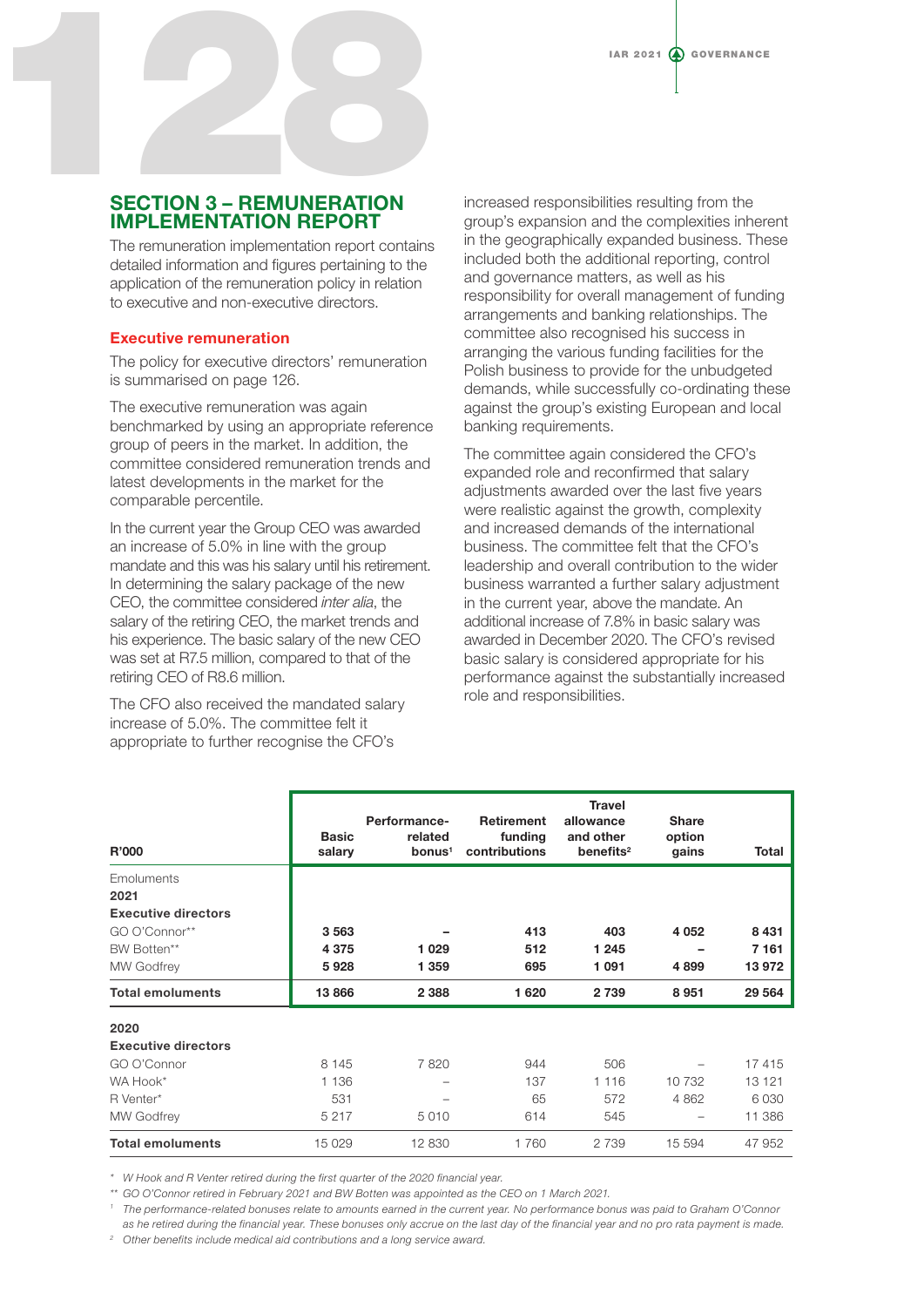#### Executive STIs

The STI policy is summarised on page 119.

For executive directors, the breakdown of the targets, relative bonus caps as a percentage of annual salary and the average payout for the 2021 financial year, were as follows:

129

|                         | Bonus cap<br>(% of annual salary) | Executive directors' average<br>performance achievement<br>$\%$ |
|-------------------------|-----------------------------------|-----------------------------------------------------------------|
| Group financial results | 75                                | 10.00                                                           |
| Transformation targets  | 10                                | 70.30                                                           |
| Key performance         | 15                                | 58.00                                                           |
| Total                   | 100                               | 23.23                                                           |

|                     | <b>Maximum</b><br>bonus<br>achievable | <b>Actual bonus</b><br>(% of salary) (% of salary) | Actual bonus<br><b>R'000</b> |
|---------------------|---------------------------------------|----------------------------------------------------|------------------------------|
| <b>Director</b>     |                                       |                                                    |                              |
| <b>BW Botten</b>    | 100.00                                | 23.53                                              | 1 0 2 9                      |
| <b>MW Godfrey</b>   | 100.00                                | 22.93                                              | 1 359                        |
| Average achievement |                                       | 23.23                                              |                              |

#### PERFORMANCE BONUS SCORECARD

|                                                                             | Weighting<br>(as a % of total | Achieved as a % of maximum |                                                                                                                |                                      |                       | Payout (as a %<br>of total annual |
|-----------------------------------------------------------------------------|-------------------------------|----------------------------|----------------------------------------------------------------------------------------------------------------|--------------------------------------|-----------------------|-----------------------------------|
| Performance<br>measure                                                      | annual bonus<br>opportunity)  | <b>Threshold</b>           | On-target                                                                                                      | <b>Stretch</b>                       | Actual<br>achievement | bonus<br>opportunity)             |
| <b>Group financial</b><br>Profit after tax,<br>adjusted for<br>exceptionals | 75%                           | 15.00%<br>R2.11 billion    | 80.00%<br>R <sub>2.82</sub> billion                                                                            | 100.00%<br>R <sub>2.90</sub> billion | R2.23 billion         | 10.00%                            |
| <b>Strategic scorecard</b><br>Transformation<br>objectives                  | 10%                           |                            |                                                                                                                |                                      |                       |                                   |
| <b>Employment equity</b><br>management<br>appointments                      | 5%                            |                            | 50% of all<br>management<br>positions<br>filled                                                                |                                      | 12/23                 | 3.33%                             |
| <b>Enterprise</b><br>development - store<br>ownership                       | 5%                            |                            | Weighted<br>points awarded<br>or stores owned<br>by equity groups,<br>with bonus points<br>if stretch exceeded |                                      | 20.5/30               | 3.70%                             |
| <b>Other measures</b><br>Personal objectives                                | 15%                           |                            |                                                                                                                |                                      | Average               | 8.70%                             |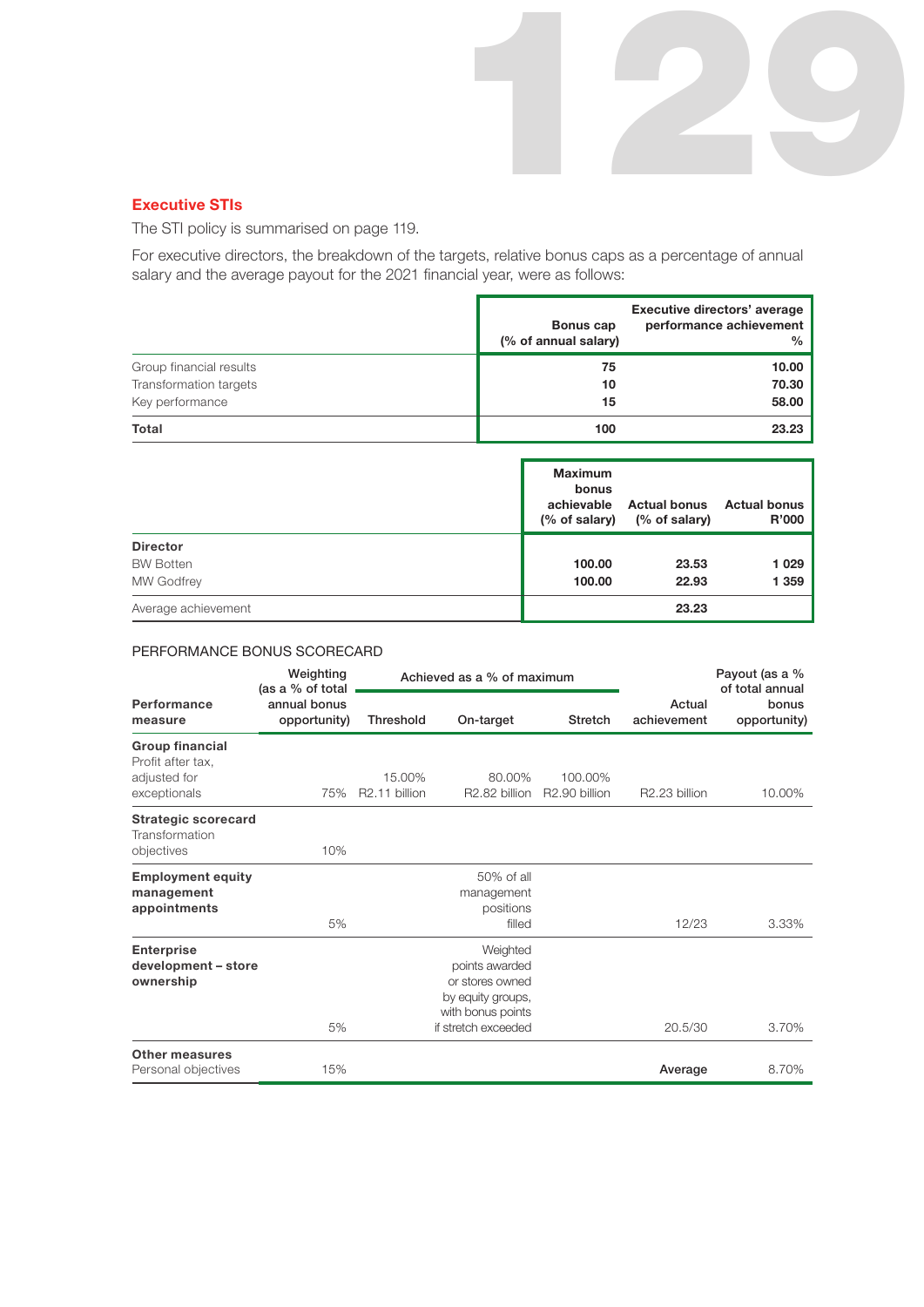# PROFIT AFTER TAX, ADJUSTED FOR EXCEPTIONALS PROFIT AFTER TAX, ADJUSTED FOR EXCEPTIONALS

In 2021 financial year, profit after tax increased by 12.9% to R2.21 billion, despite being negatively impacted by further losses in the Polish business, but the profit performance did benefit from certain financial liability measurement adjustments in the prior year.

Management has consistently adjusted for these financial measurements and reported a normalised profit after tax to provide meaningful comparisons. As the remaining minority interests in both the Irish and Swiss businesses were purchased during the course of the current year, these measurement adjustments were not material to the current financial result. In the previous year, the board had agreed in advance that the performance of the Polish business would be excluded from the profit measurement for incentive purposes. No such adjustment was considered for the current year, and the incentive target was based on the group budgeted profit, including the expected Polish result. The Threshold profit measure for the current year was not adjusted for the Polish loss reported in the previous year to achieve appropriate comparability. The 2021 reported profit after tax, adjusted for the agreed extraordinary items, for incentive measurement was R2.23 billion. This achieved the Threshold of R2.11 billion and resulted in the lowest financial score of 10% on the financial matrix.

#### EMPLOYMENT EQUITY MANAGEMENT APPOINTMENTS

To achieve the group transformation objectives, management has been challenged to fill at least 50% of all available management positions (graded

DL to EU) with equity candidates. During the year 23 positions were identified at the group's head office and 12 of these were successfully filled with designated managers. Despite this being more than 50% of the total positions filled, the measurement also considers each of the grade bands, i.e. DL, DU and E, and, as the required E appointments were not achieved, only two-thirds of the available score were earned.

#### ENTERPRISE DEVELOPMENT – STORE OWNERSHIP

Management has strategically focused on developing equity ownership within the South African retail formats. This objective awards points on a weighted format basis to all stores owned by designated groups. This has been another satisfying result as reported ownership increased to 411 (2020: 399) stores across all retail formats, an increase of 3.0% in the year, despite losing a number of black-owned stores during the civil unrest in July that remained closed at year end.

### PERSONAL OBJECTIVES

The executive directors' personal objectives are fundamentally set to drive strategic initiatives. Each agrees a minimum of three personal objectives with the committee. These are generally equally weighted but may be adjusted to recognise more significant matters. No adjustments were made during the course of the year to the personal objectives of the executive directors in 2021. The broad objectives and achievements of executive directors in the 2021 financial year were:

| <b>BW Botten</b>                                                                                                                                                                                                                                                                                                                                                                                                                                       |                | <b>Achievement (Opportunity)</b>                     |
|--------------------------------------------------------------------------------------------------------------------------------------------------------------------------------------------------------------------------------------------------------------------------------------------------------------------------------------------------------------------------------------------------------------------------------------------------------|----------------|------------------------------------------------------|
| Ensure the SAP Implementation Plan proceeds as designed and the Steering<br>Committee provides the necessary leadership and oversight<br>The Swiss business to deliver budgeted profit before tax for 2021<br>The Polish business to deliver budgeted operating loss reflecting a 50% improvement                                                                                                                                                      |                | 26.67% (26.67%)<br>20% (20%)                         |
| on the 2020 performance                                                                                                                                                                                                                                                                                                                                                                                                                                |                | $0\%$ (26.67%)                                       |
| SPAR South Africa – ensure the budgeted profit before tax for 2021 is achieved                                                                                                                                                                                                                                                                                                                                                                         |                | 13.33% (26.66%)                                      |
|                                                                                                                                                                                                                                                                                                                                                                                                                                                        | Score achieved | 60% (100.0%)                                         |
| <b>MW Godfrey</b><br>Finalise minority exit arrangements in both Irish and Swiss businesses, and arrange<br>necessary facilities to fund both.<br>Polish acquisition – (a) facilitate additional funding requirements to meet operational demands<br>- (b) drive business profitability through technical and operational<br>support to achieve budgeted result<br>SPAR South Africa – drive group profitability to achieve operational margin of 3.1% |                | 40% (40%)<br>16% (20%)<br>$0\%$ (20%)<br>$0\%$ (20%) |
|                                                                                                                                                                                                                                                                                                                                                                                                                                                        | Score achieved | 56% (100.0%)                                         |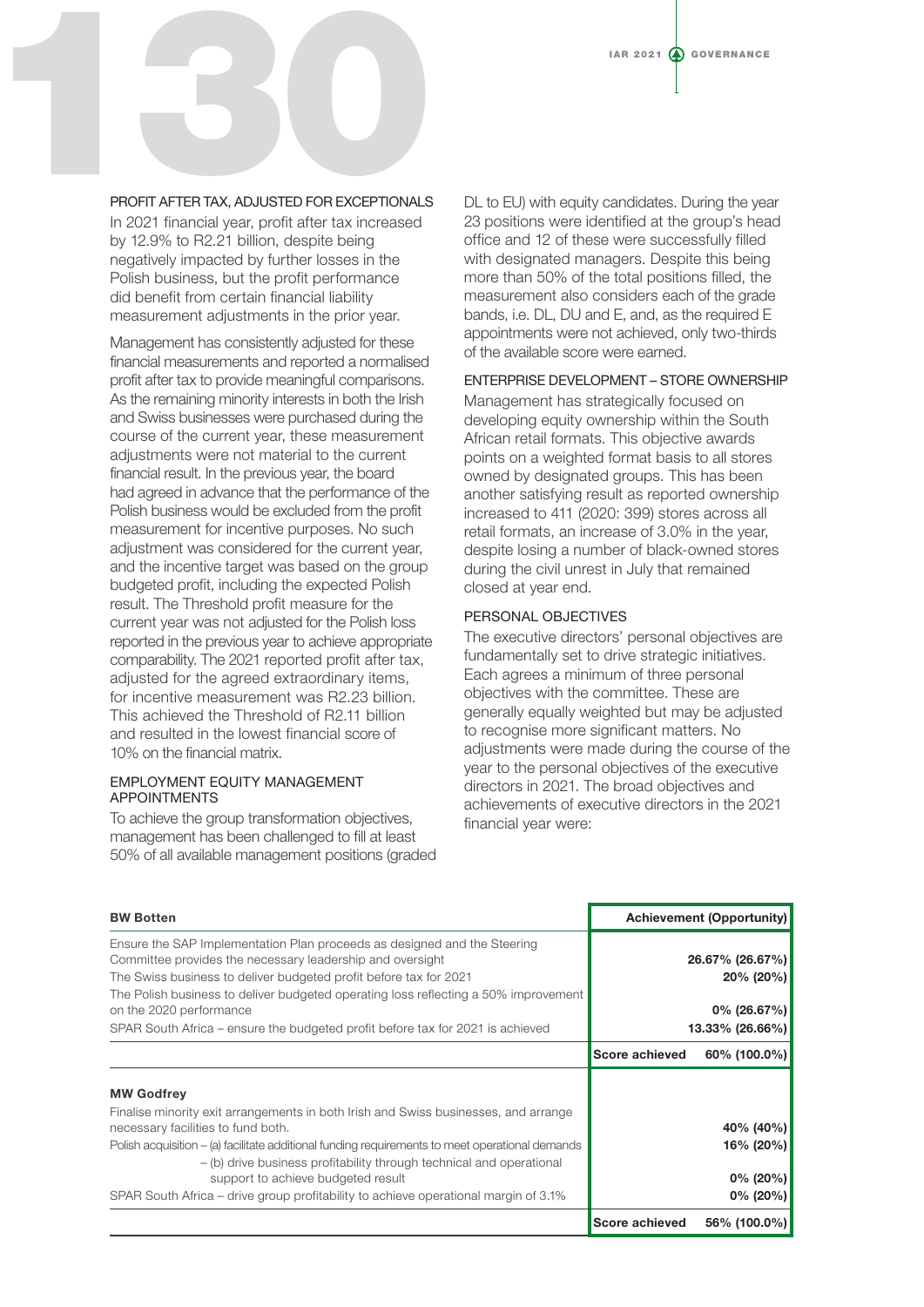#### Executive LTIs

Graham O'Connor, as the retiring CEO, is regarded as a good leaver for purposes of all LTI awards held and he will be entitled to action these in accordance with the relevant scheme rules. 131

#### **SOP**

The SOP closed in 2014 and no options have been allocated since 7 February 2014. There are no performance criteria in this scheme and as the scheme is now closed, none can be introduced.

#### *Options held over shares in the company*

|                                 | Date of                                              |                                    | Option price               | Number of options held               |  |
|---------------------------------|------------------------------------------------------|------------------------------------|----------------------------|--------------------------------------|--|
|                                 | option issue                                         | R                                  | 2021                       | 2020                                 |  |
| <b>Executive directors</b>      |                                                      |                                    |                            |                                      |  |
| GO O'Connor*                    | 07/02/2014                                           | 124.22                             |                            | 50 000                               |  |
| Total                           |                                                      |                                    |                            | 50 000                               |  |
| <b>BW Botten</b>                | 12/11/2013                                           | 126.43                             | 10 000                     | 10 000                               |  |
| Total                           |                                                      |                                    | 10 000                     | 10 000                               |  |
| <b>MW Godfrey</b>               | 08/12/2010<br>08/11/2011<br>13/11/2012<br>12/11/2013 | 99.91<br>96.46<br>122.81<br>126.43 | 35 000<br>30 000<br>30 000 | 25 000<br>35 000<br>30 000<br>30 000 |  |
| Total                           |                                                      |                                    | 95 000                     | 120 000                              |  |
| Total options held by directors |                                                      |                                    | 105 000                    | 180 000                              |  |

*\* GO O'Connor retired as CEO in February 2021. In accordance with the SOP Rules he is allowed to continue to hold his existing options and to deal in these before their expiry date.*

#### *Options exercised*

|                   | Date of<br>options<br>exercised | Number of<br>options<br>exercised | Option<br>price<br>R | Market<br>price on<br>exercise | Gain<br>R'000 |
|-------------------|---------------------------------|-----------------------------------|----------------------|--------------------------------|---------------|
| <b>MW Godfrey</b> | 09/12/2020                      | 25 000                            | 99.91                | 191.55                         | 2 2 9 1       |
|                   |                                 |                                   |                      |                                | 2 2 9 1       |

#### **CSP**

The CSP is summarised on page 125.

#### *Details of unvested CSP awards held by directors*

|                                            |                                                      | Share price on                       | Number of shares                                   |                            |
|--------------------------------------------|------------------------------------------------------|--------------------------------------|----------------------------------------------------|----------------------------|
|                                            | Award<br>date                                        | date of grant<br>R                   | 2021                                               | 2020                       |
| <b>Executive directors</b><br>GO O'Connor* |                                                      |                                      |                                                    |                            |
|                                            | 07/02/2018<br>12/02/2019<br>11/02/2020               |                                      |                                                    | 30 700<br>33 100<br>45 100 |
| Total                                      |                                                      |                                      |                                                    | 108 900                    |
| <b>BW Botten</b>                           | 07/02/2018<br>12/02/2019<br>11/02/2020<br>16/02/2021 | 170.70<br>175.20<br>198.01<br>181.15 | 3 3 3 4<br>13 900<br>16 600<br>30 5001             | 13 000<br>13 900<br>16 600 |
| Total                                      |                                                      |                                      | 64 334                                             | 43 500                     |
| <b>MW Godfrey</b>                          | 07/02/2018<br>12/02/2019<br>11/02/2020<br>16/02/2021 | 170.70<br>175.20<br>198.01<br>181.15 | 4 6 6 7<br>20 800<br>20 800<br>30 000 <sup>2</sup> | 17 500<br>20 800<br>20 800 |
| Total                                      |                                                      |                                      | 76 267                                             | 59 100                     |
| Total directors' interest in the CSP       |                                                      |                                      | 140 601                                            | 211 500                    |

*<sup>1</sup> Awarded in 2021: 10 500 performance shares and 20 000 retention shares.*

*<sup>2</sup> Awarded in 2021: 30 000 performance shares.*

*\* GO O'Connor retired as the CEO in February 2021 and was appointed as non-executive chairman of the board on 1 March 2021.*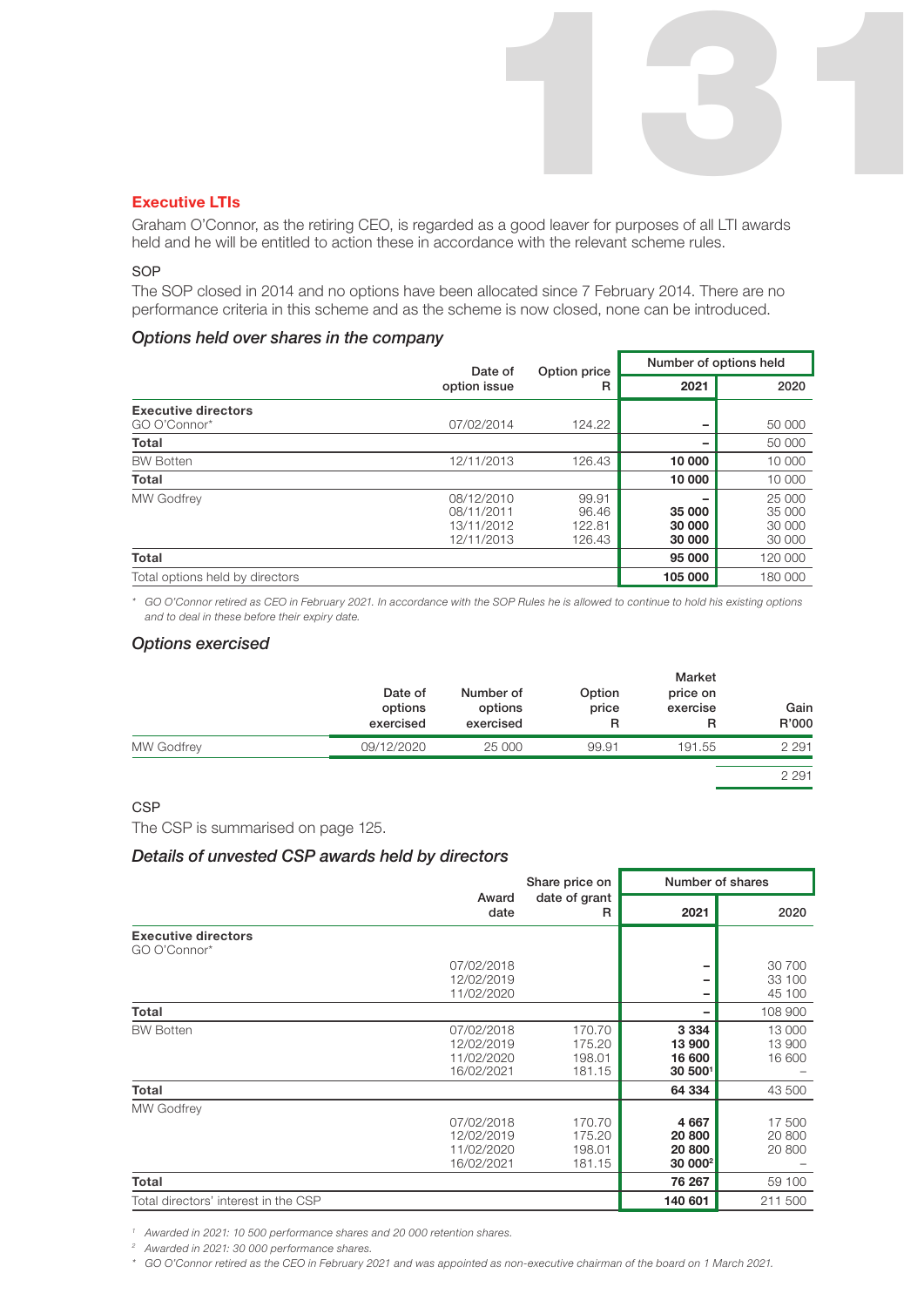# *CSP gains* 132

|                   | Date vested | Gain<br>R'000 |
|-------------------|-------------|---------------|
| GO O'Connor       | 23/02/2021  | 4 0 5 2       |
| <b>MW Godfrey</b> | 31/03/2021  | 2608          |
|                   |             | 6 6 6 0       |

#### DETAILS OF VESTED AWARD SHARES HELD BY DIRECTORS

In line with the committee's view that senior executives should be exposed to the share price post the vesting of their LTIs, the following executives elected to subject their CSP shares to a further agreed upon holding period of three years. On retirement, and in accordance with the provisions of the MSR policy, Graham O'Connor terminated his extended holding period and was authorised to trade in the shares.

|                   | Award date | <b>Total number</b><br>granted | $\frac{0}{0}$<br>vested | <b>Total</b><br>vested |
|-------------------|------------|--------------------------------|-------------------------|------------------------|
| 2021              |            |                                |                         |                        |
| <b>BW Botten</b>  | 07/02/2018 | 8 0 0 0                        | 82.76%                  | 6620                   |
|                   | 07/02/2018 | 5 0 0 0                        | 33.33%                  | 1666                   |
| <b>MW Godfrey</b> | 07/02/2018 | 10 500                         | 82.76%                  | 8689                   |
|                   | 07/02/2018 | 7 000                          | 33.33%                  | 2 3 3 3                |
| 2020              |            |                                |                         |                        |
| <b>MW Godfrey</b> | 07/02/2017 | 9 0 0 0                        | 51.67                   | 4 6 5 0                |

#### Non-executive directors' remuneration

The policy for non-executive directors' fees is summarised on page 127.

| R'000                                        | 2021    | 2020    |
|----------------------------------------------|---------|---------|
| Fees for services as non-executive directors |         |         |
| <b>MJ Hankinson</b>                          | 675     | 1 5 3 2 |
| GC O'Connor (Chairman) <sup>b</sup>          | 1566    |         |
| JA Cannycd                                   | 295     |         |
| M Mashologu <sup>ac</sup>                    | 770     | 681     |
| HK Mehtaabc                                  | 979     | 918     |
| P Mngangabd                                  | 837     | 791     |
| CF Wells                                     |         | 371     |
| AG Wallerabc                                 | 1 1 1 0 | 761     |
| LM Koyana <sup>cd</sup>                      | 695     | 641     |
| <b>Total fees</b>                            | 6927    | 5695    |

*<sup>a</sup> Member of Audit Committee.*

*<sup>b</sup> Member of Remuneration and Nominations committees.* 

*<sup>c</sup> Member of Risk Committee.*

*<sup>d</sup> Member of Social and Ethics Committee.*

*Mike Hankinson retired as Chairman in February 2021 and was replaced by Graham O'Connor on 1 March 2021. Included in the 2021 amount paid to Graham O'Connor are fees of R583 333 for other services.*

*Andrew Waller was appointed as lead independent director effective 1 March 2021.*

*Jane Canny was appointed as non-executive director on 1 May 2021.*